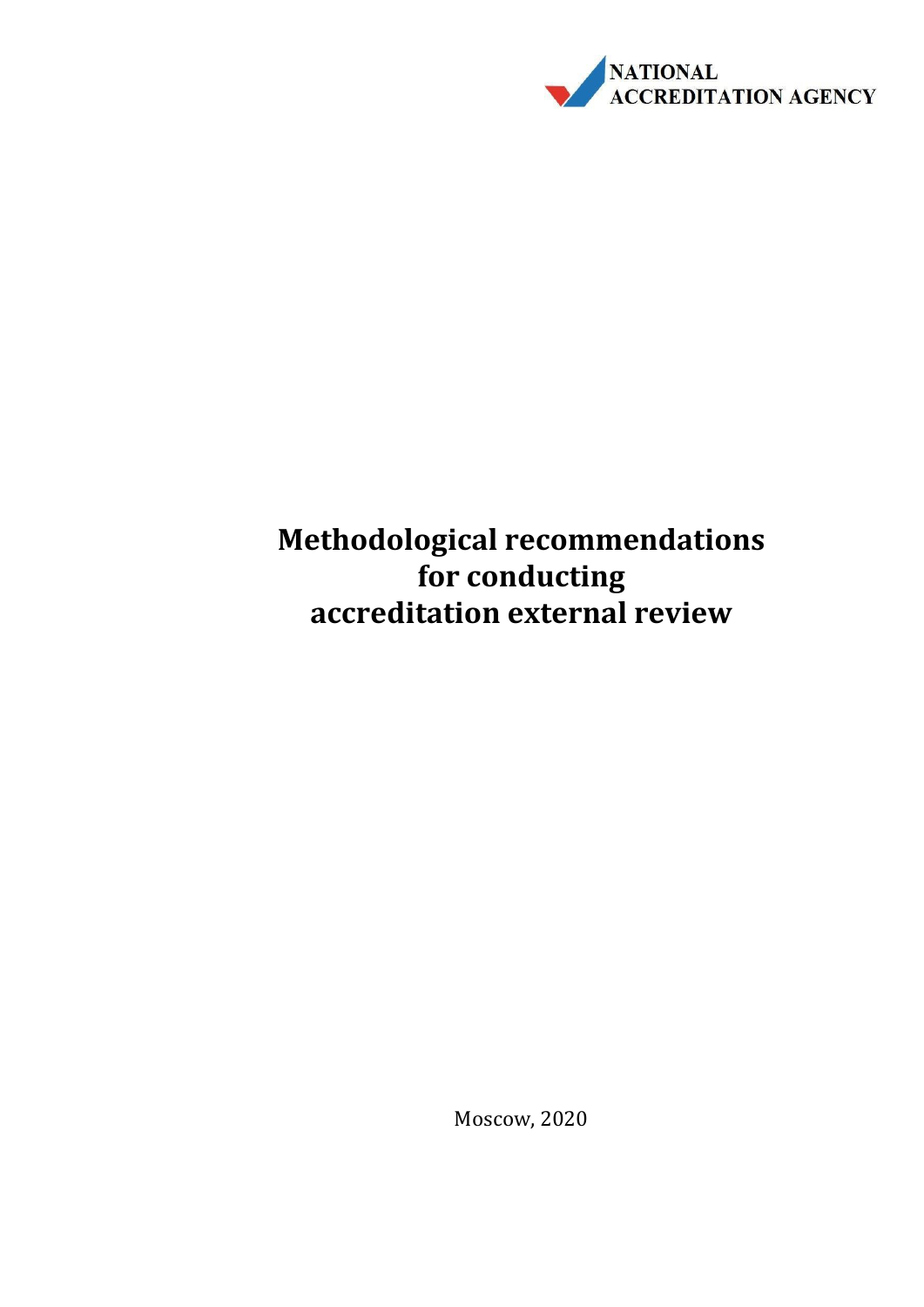### **Contents**

| 2. NORMATIVE AND LEGAL BASIS OF THE ACCREDITATION EXTERNAL REVIEW  5                                                                                         |  |  |
|--------------------------------------------------------------------------------------------------------------------------------------------------------------|--|--|
| 3. PROCEDURE OF SELECTING EXPERTS FOR EXTERNAL REVIEWS, PREPARATION                                                                                          |  |  |
|                                                                                                                                                              |  |  |
| 4. PECULIARITIES OF CONDUCTING THE ACCREDITATION EXTERNAL REVIEW  11                                                                                         |  |  |
|                                                                                                                                                              |  |  |
|                                                                                                                                                              |  |  |
| 4.3. External review of study programs delivered exclusively by means of e-learning,                                                                         |  |  |
|                                                                                                                                                              |  |  |
| 4.4. External review of study programs delivered with the use of a network form 12                                                                           |  |  |
| 4.5. External review of basic study programmes delivered by educational<br>standards, established by the educational organization on an independent basis 13 |  |  |
| 5. PROCEDURE FOR CONDUCTING THE EXTERNAL REVIEW (EXPERT PANEL WORK)                                                                                          |  |  |
|                                                                                                                                                              |  |  |
| 5.2. Carrying out external review with a site visit to the educational organization or                                                                       |  |  |
|                                                                                                                                                              |  |  |
| 5.3. Carrying out external review without a site visit to the educational                                                                                    |  |  |
|                                                                                                                                                              |  |  |
|                                                                                                                                                              |  |  |
|                                                                                                                                                              |  |  |
| 7. PROCEDURE FOR MAKING THE DECISION ON STATE ACCREDITATION, REFUSAL                                                                                         |  |  |
|                                                                                                                                                              |  |  |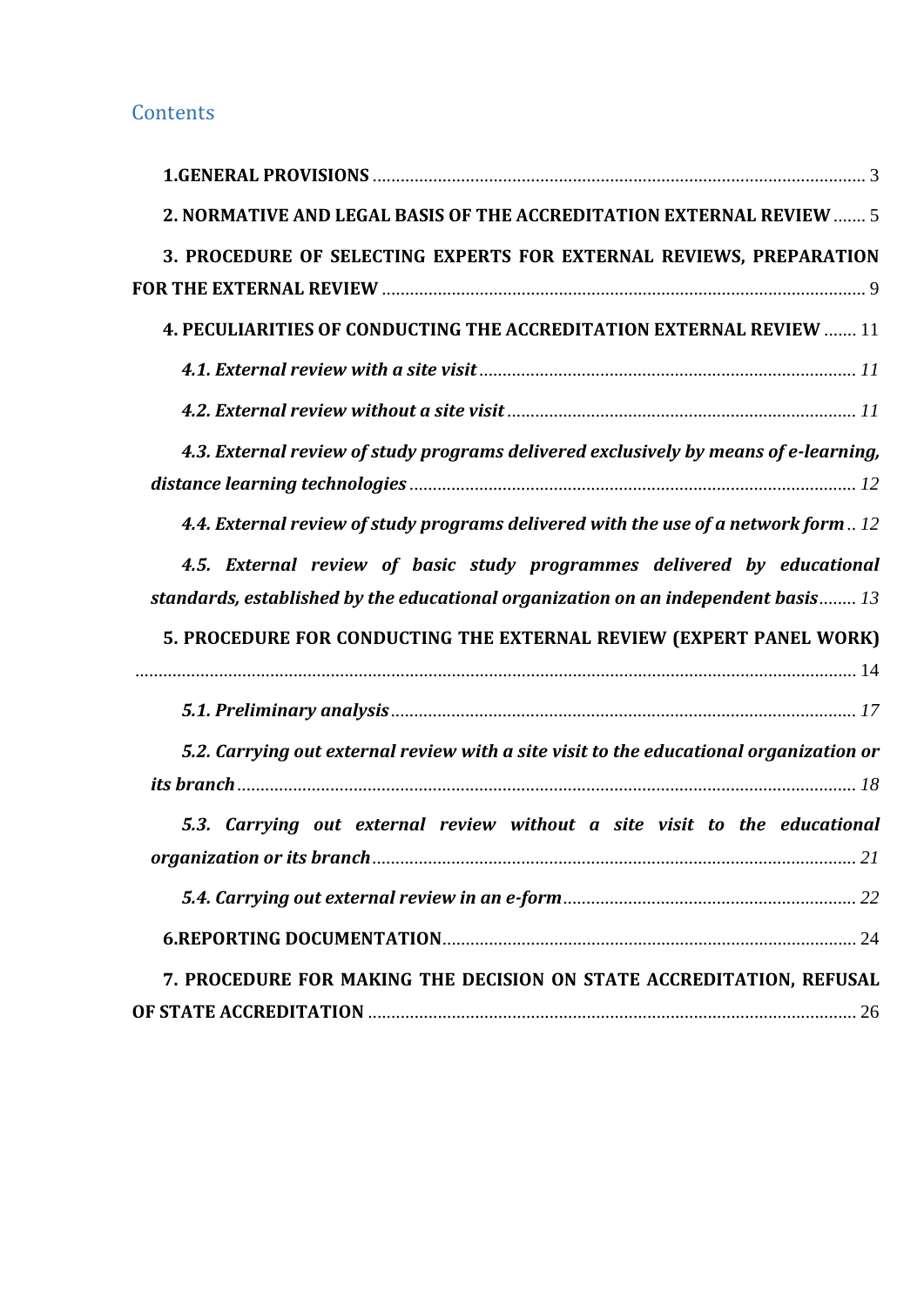These methodological recommendations for conducting accreditation external review (hereinafter – Recommendations) shall help expert panel members in carrying out the external review.

The Recommendations are developed in accordance with the legislation on education in the Russian Federation in force as of 01.01.2020.

### <span id="page-2-0"></span>**1.GENERAL PROVISIONS**

In accordance with Article 92 of the Federal Law of December 29, 2012, № 273-FL "On Education in the Russian Federation" ( hereinafter – the Federal Law on Education), the state accreditation of educational activities in basic study programs implemented as provided by the federal state educational standards (hereinafter – FSES), except educational programs of pre-school education, including as provided by educational standards.

**The purpose** of state accreditation of educational activities is to confirm the compliance with the FSESs of educational activities on basic study programs (hereinafter - BSP) and students' training in educational organizations (hereinafter EOs) and organizations providing training.

**The subject** of the external review is to determine the compliance of the content and quality of students' training in the organization carrying out educational activities in the study programs declared for state accreditation with FSES. During the accreditation external review of educational activities in educational programs implemented in accordance with educational standards, the external review of the content of students' training is not conducted.

### **Principles of carrying out the accreditation external review:**

- objectivity;

- responsibility of experts and (or) expert organizations for the conduct and the quality of the external review;

- competence and independence of experts and (or) representatives of expert organizations.

**Principle of objectivity of the external review**. The external review is conducted on the basis of documents and materials submitted by the educational organization and verified by experts during the external review, interviews (survey) with students and teaching staff of the organization on their satisfaction with the quality of education and educational activities.

**Principle of the experts' responsibility for the conduct and quality of the external review.** As a result of the work in the educational organization, each expert panel member draws up a report on the external review of the study programs he/she is responsible for. In the report, he/she makes a conclusion on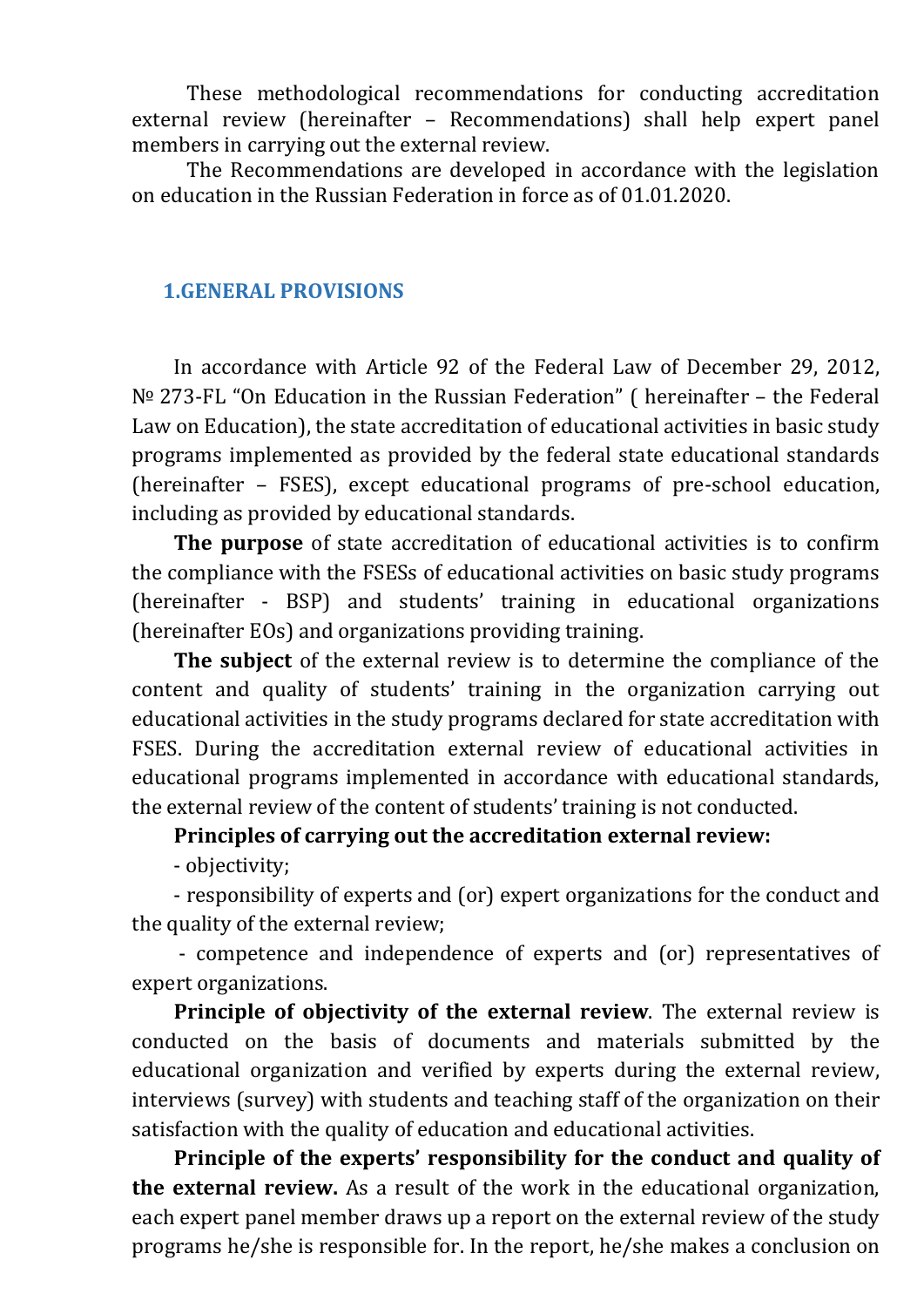compliance (non-compliance) of the content and the quality of students' training with the relevant FSES requirements in the relevant integrated group of professions, specialties and fields of training. The experts' reports are the basis of the expert conclusion that is reviewed by the accreditation body when making the decision on state accreditation. The experts are responsible for the quality of the external review as provided in the current legislation and agreements on carrying out external review concluded with the accreditation body.

**Principle of the experts' competence**. Experts and (or) expert organizations carrying out external reviews shall have necessary qualifications in study programmes declared for the state accreditation and their qualification shall meet the established requirements.

The qualification requirements to experts and expert organizations, the procedure for the selection of experts and expert organizations to conduct the external review are established by the Order of the Ministry of Education and Science of Russia No. 556 of 20.05.2014.

Experts and expert organizations cannot be in civil law relations (experts also cannot be in employment relations) with the EO during the external review of its educational activities.

When carrying out the state accreditation of educational activities in BSP, the accreditation body considers the expert group's conclusion and makes a decision on granting the state accreditation or on the refusal of state accreditation of educational activities in the relevant BSP in respect of each level of professional education for each integrated group of specialties and fields of training (hereinafter referred to as IGSFT), which include the BSPs declared for state accreditation.

When making the decision on state accreditation, in accordance with Part 19 of Article 92 of the Federal Law "On Education in the Russian Federation" the accreditation body issues a certificate of state accreditation (hereinafter - the certificate) that is valid for 6 years for the organizations carrying out educational activities to implement basic professional study programs.

In case of refusal of state accreditation, the EO has the right to resubmit the application not earlier than 1 year after it.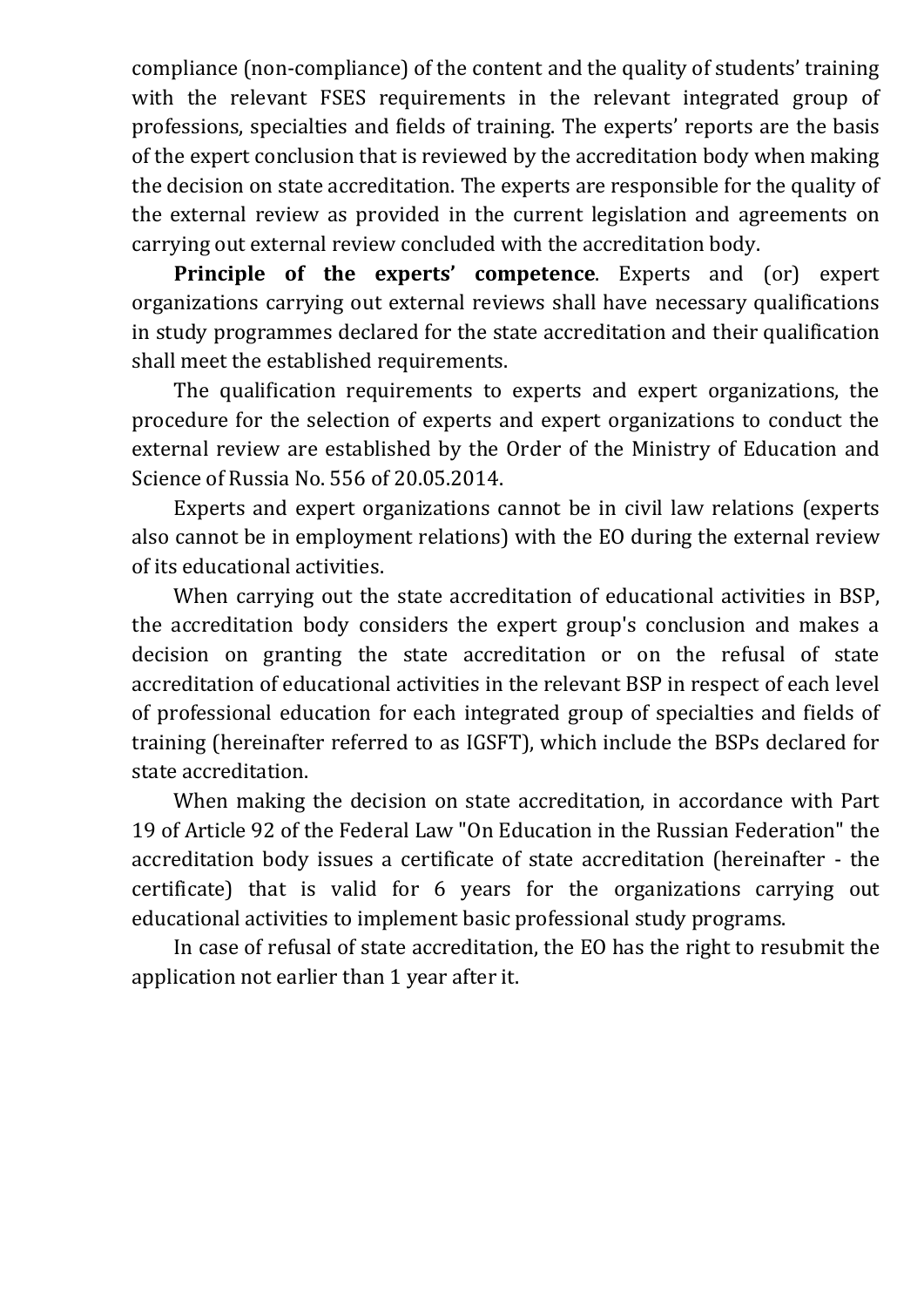# <span id="page-4-0"></span>**2. NORMATIVE AND LEGAL BASIS OF THE ACCREDITATION EXTERNAL REVIEW**

1. The Federal Law of 29.12.2012 № 273-FL "On Education in the Russian Federation".

2. Decree of the Government of the Russian Federation of 18.11.2013 N<sup>o</sup> 1039 "On state accreditation of educational activities" (with the Regulations on state accreditation of educational activities).

3. Order of the Ministry of Education and Science of the Russian Federation of 16.09.2014 № 1227 "On approval of the administrative regulation of Rosobrnadzor's providing the public service of state accreditation".

4. Order of the Ministry of Education and Science of the Russian Federation of 20.05.2014 № 556 "On approval of qualification requirements to experts and expert organizations, procedures of their certification, inter alia the maintenance of the register of experts and expert organizations, selection of experts and expert organizations for external review".

5. Decree of the Government of the Russian Federation of 24.04.2013 N<sup>o</sup> 370 «On approval of service fee for experts and expert organizations and expense reimbursement incurred at the time of the external review».

6. Order of the Federal Service for Supervision in Education and Science (hereinafter referred to as Rosobrnadzor) of 14.07.2018 № 809 "On setting the labor expenditures standard and ratios influencing the level of work difficulty depending on the number of students at the educational organization in the study programs declared for state accreditation".

7. Order of the Ministry of Education and Science of the Russian Federation of 22.09.2014 № 1273 "On approval of the procedure for inclusion of experts and (or) representatives of expert organizations in the expert panel when carrying out external review of professional study programs, containing information constituting a state secret and delivered by an educational organization under the jurisdiction of the federal executive authority in the field of security, the federal authority responsible for the development and implementation of state policy, normative legal regulation, control and supervision in the sphere of state protection, communication for the needs of public authorities, the federal authority responsible for the development and implementation of the state policy and normative legal regulation in the sphere of defense, the federal executive body responsible for the elaboration and implementation of the state policy and normative legal regulation in the sphere of internal affairs, the federal executive power body responsible for working out state policy, normative legal regulation, control and supervision in the field of distribution of narcotic drugs, psychotropic substances and their precursors, as well as counteracting their illicit trafficking."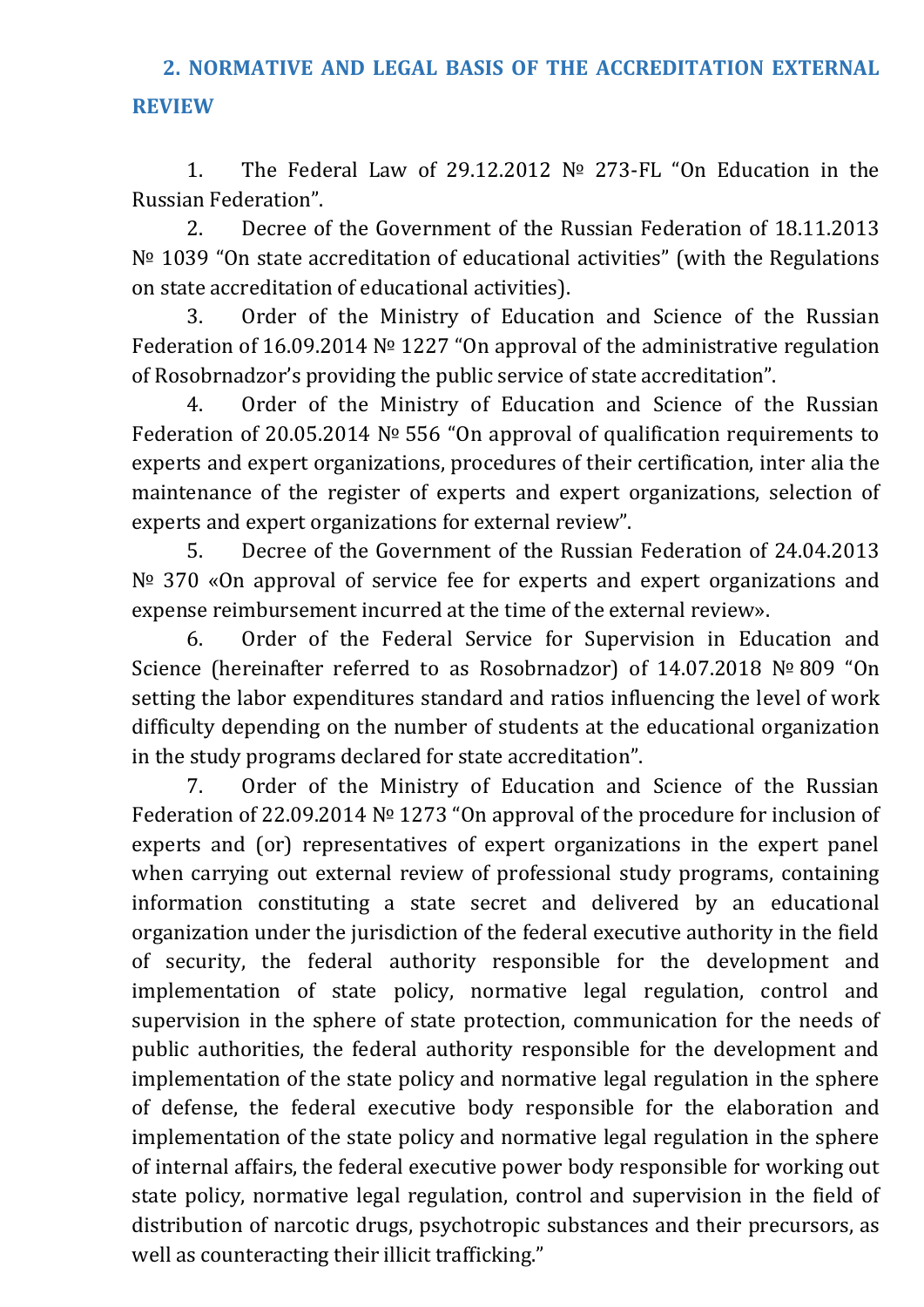8. Order of Rosobrnadzor of 29.11.2019 № 1628 "On approval of the application forms for state accreditation of educational activities, on reissuing the certificate of state accreditation and /or its annex (annexes), on issuing a temporary certificate of state accreditation, on issuing of a duplicate of the state accreditation certificate and /or its annex (annexes), a form of information on the implementation of basic study programs declared for state accreditation, and requirements for their completion and registration"

9. Order of the Ministry of Education and Science of the Russian Federation of 12.01.2015 № 3 "On approval of the forms the information attached to the application for state accreditation of study programs shall be submitted by a diplomatic mission and consular institution of the Russian Federation, a representative office of the Russian Federation of international (interstate, intergovernmental) organizations".

10. Order of the Ministry of Education and Science of the Russian Federation of 5.04.2017 № 301 "On approval of the procedure for carrying out educational activities on study programs of higher education – Bachelor's, Specialist and Master's programs.

11. Order of the Ministry of Education and Science of the Russian Federation of 19.11.2013 № 1258 "On approval of the procedure for carrying out educational activities on study programs of higher education – Residency programs.

12. Order of the Ministry of Education and Science of the Russian Federation of 19.11.2013 № 1259 "On approval of the procedure for carrying out educational activities on study programs of higher education – study programs of training the academic staff in (military) postgraduate education".

13. Order of the Ministry of Education and Science of the Russian Federation of 14.06.2013 № 464 "On approval of the procedure for carrying out educational activities on study programs of secondary vocational education and training".

14. Order of the Ministry of Culture of the Russian Federation of 12.01.2015 № 1 "On approval of the procedure for carrying out educational activities on assistantship study programs including the admission procedure on assistantship study programs".

15. Order of the Ministry of Education and Science of the Russian Federation of 18.11.2013 № 1245 " On establishing the correspondence of the fields of training in higher education – Bachelor's Master's and Specialist approved by the Order of the Ministry of Education and Science of the Russian Federation of September 12, 2013, № 1061, to the fields of training in higher professional education confirmed by awarding Bachelor's and Master's degrees ratified by the Order of the Ministry of Education and Science of the Russian Federation of 17.09.2009 № 337, to the fields of training in higher professional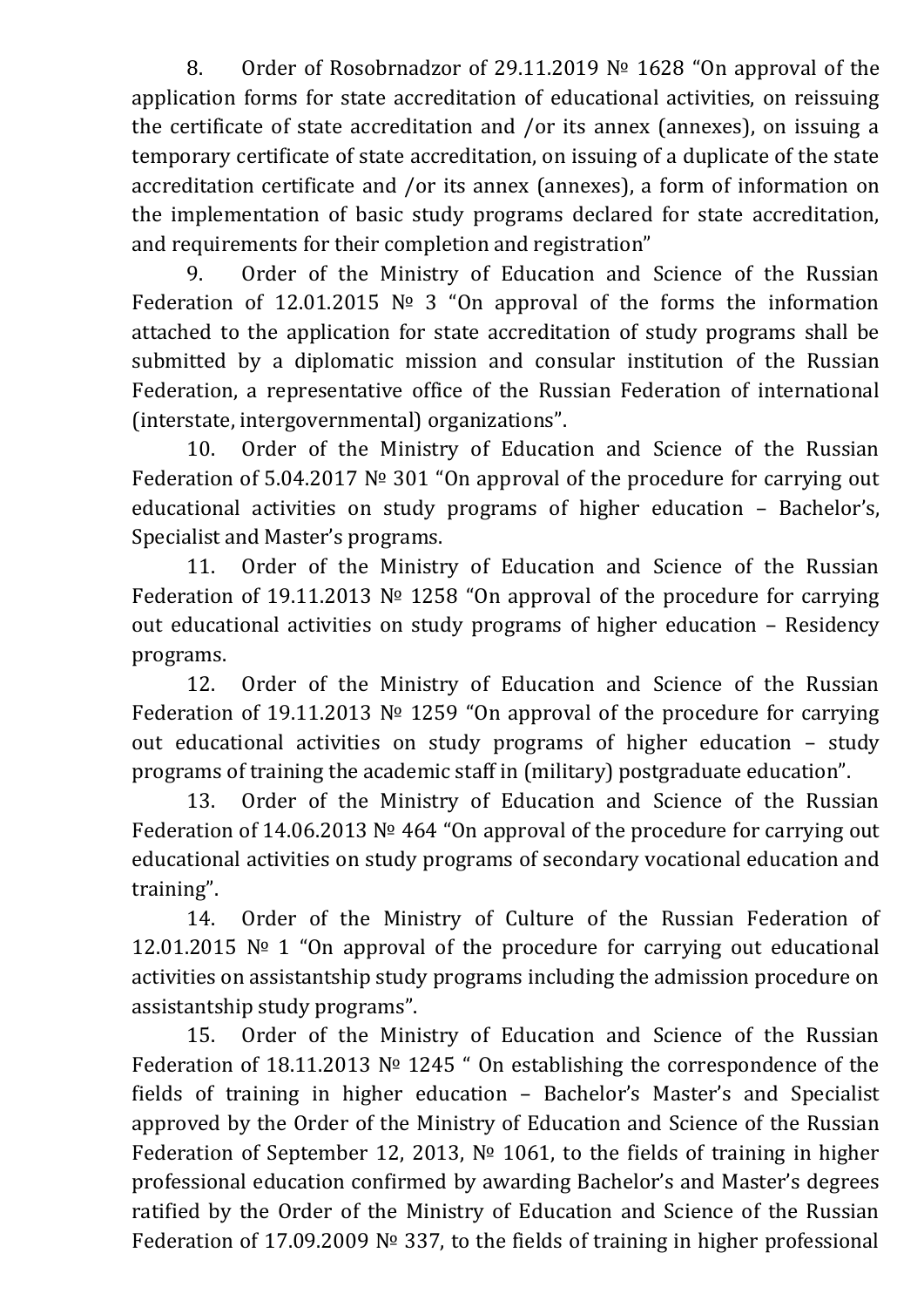education confirmed by awarding a person a Specialist's degree approved by the Decree of the Government of the Russian Federation of 30.12.2009 № 1136."

16. Order of the Ministry of Education and Science of the Russian Federation of 10.01.2014 № 4 "On establishing the correspondence of the fields of training in higher education - training of highly qualified personnel on residency and internship programs approved by the Order of the Ministry of Education and Science of the Russian Federation of September 12, 2013 г. № 1061, to the specialties of specialists with higher and postgraduate medical and pharmaceutical education in the sphere of health care of the Russian Federation, specified in the nomenclature approved by the order of the Ministry of Health and Social Development of the Russian Federation of April 23, 2009, № 210n, to the fields of training (specialties) of postgraduate vocational education for students in the form of assistant-internship ratified by the order of the Ministry of Education and Science of the Russian Federation on February 22, 2012, № 127".

17. Order of the Ministry of Education and Science of the Russian Federation of 17.02.2011 № 201 "On establishing the correspondence of the fields of training in higher professional education confirmed by awarding the qualifications (degrees) of "Bachelor" and "Master", and approved by the Order of the Ministry of Education and Science of the Russian Federation of September 17, 2009, № 337, fields of training (specialties) of higher professional education, confirmed by awarding a person the qualification (degree) of "specialist", the list of which was approved by the Decree of the Government of the Russian Federation № 1136 of December 30, 2009, to the fields of training (specialties) of higher professional education specified in the All-Russian Classifier of Specialties on Education OK 009-2003, adopted and enacted by the Decree of the State Committee of the Russian Federation on Standardization and Metrology from September 30, 2003, № 276-st.".

18. Order of the Ministry of Education and Science of the Russian Federation of 13.07.2016 № 857 "On establishing the correspondence of the fields of training in higher education used in the implementation of Master's and specialist programs containing the data constituting state secrets or proprietary information of limited distribution the list of which was approved by the Order of the Ministry of Education and Science of the Russian Federation of September 12, 2009 №,1060, to the fields of training in higher professional education confirmed by awarding a "Master's" qualification (degree) used in the implementation of study programs of higher professional education containing the data constituting state secrets or proprietary information of limited distribution the list of which was approved by the Order of the Ministry of Education and Science of the Russian Federation of June 28, 20010 №731, and to the fields of training (specialties) in higher professional education confirmed by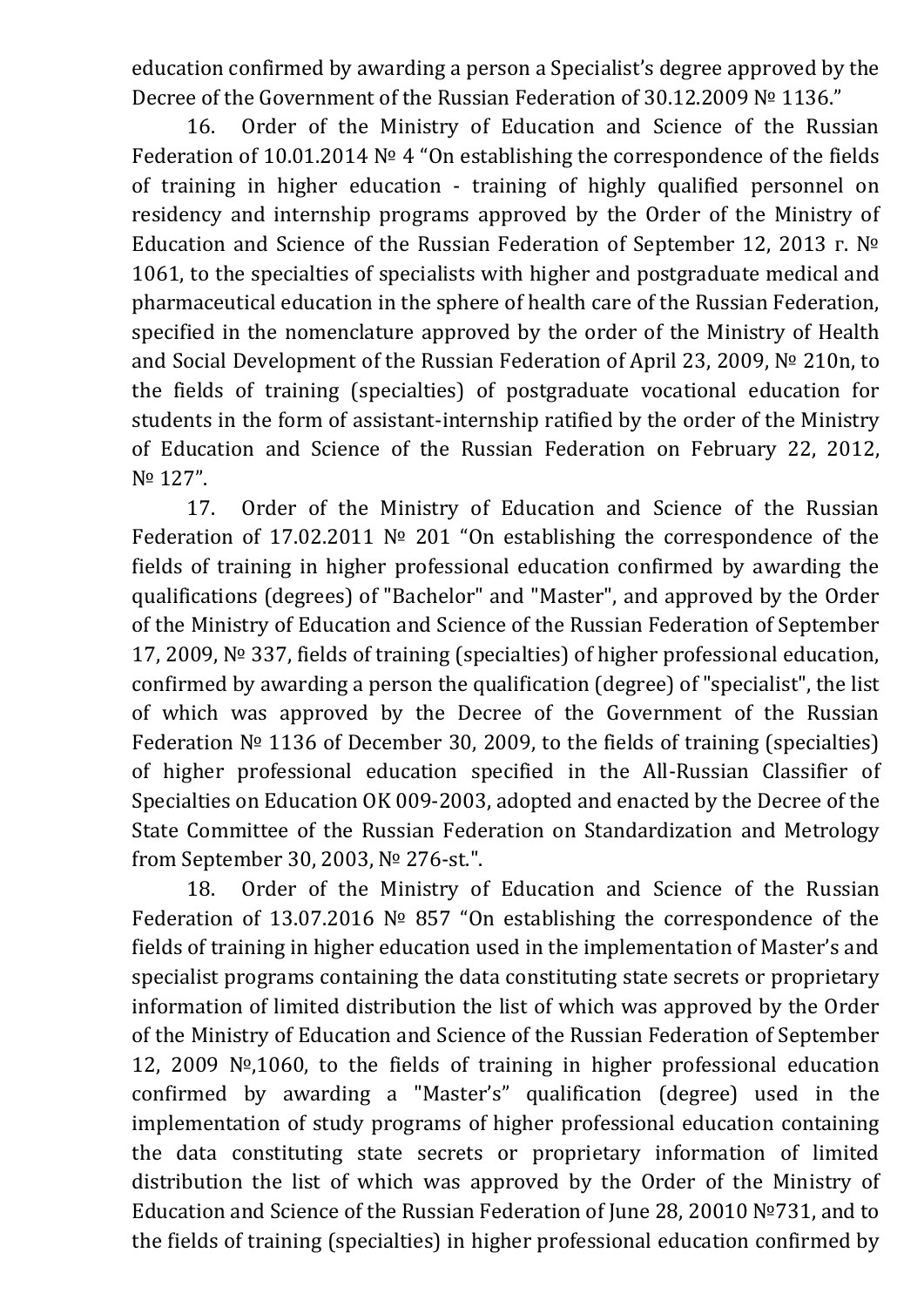awarding a "Specialist" qualification (degree) and approved by the Order of the Ministry of Education and Science of the Russian Federation of December 30, 20010 №1136".

19. The Federal Law of July 27, 2006 № 152-FL "On personal data protection".

20. The Federal Law of 27.07.2006 № 149-FL "On information, information technologies and information protection".

21. The Federal law of 28.03.1998 № 53-FL "On military obligations and service".

22. Order of the Ministry of Education and Science of the Russian Federation of 09.11.2016 № 1385 "On approval of the list of documents and materials necessary to carry out an external review with (or without) a site visit to an educational organization or its branch".

23. Order of the Ministry of Education and Science of the Russian Federation of 09.11.2016 № 1386 "On approval of the rules of procedure for experts and (or) representatives of expert organizations when carrying out the external review".

24. Order of the Ministry of Education and Science of the Russian Federation of 17.01.2017 № 24 "On approval of the forms of the external review report and the conclusion made by experts and (or) expert organizations, compiled on the external review results".

25. Order of the Ministry of Education and Science of the Russian Federation of 23.08.2017 № 816 "On approval of the procedure for application of e-learning forms and on-line educational technologies by educational organizations when delivering study programs".

### **Useful links**

| Official Internet-portal of legal documents                       | http://pravo.gov.ru/                   |
|-------------------------------------------------------------------|----------------------------------------|
| Model basic programs of general education http://fgosreestr.ru/   |                                        |
| Model basic study programs of secondary<br>professional education | https://fumo-spo.ru/<br>(since 2019)   |
| <b>FSES</b> portal                                                | http://fgosvo.ru/                      |
| Professional standards                                            | http://<br>profstandart.rosmintrud.ru/ |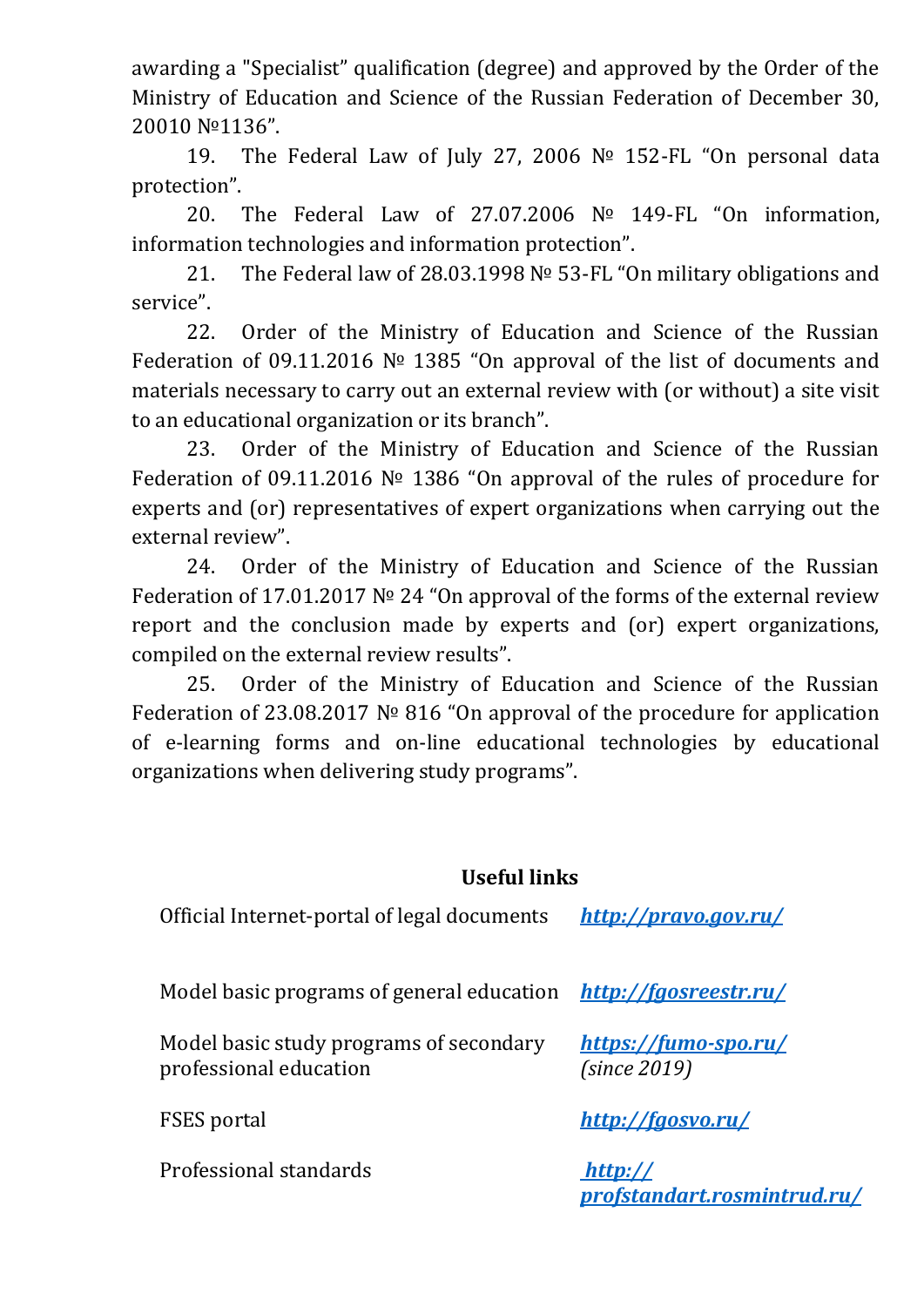# <span id="page-8-0"></span>**3. PROCEDURE OF SELECTING EXPERTS FOR EXTERNAL REVIEWS, PREPARATION FOR THE EXTERNAL REVIEW**

In order to conduct an external review, the accreditation body nominates experts and (or) representatives of expert organizations from the Register of experts and expert organizations posted on the Information system of state accreditation (hereinafter ISSA) by means of an automated random selection using the following parameters:

a) the level of education (for general education), IGSFT (for professional education) in respect of which the expert (expert organization) is certified to conduct the external review;

b) the place of residence or place of stay of the expert (the location of the expert organization);

c) if nominating an expert (expert organization) for carrying out the external review of basic study programs containing information constituting a state secret: the expert's access (admission) to work with official information, as well as with the information constituting state secrets; the expert organization's license to work using information constituting state secrets of the corresponding level of classification;

d) when carrying out the external review in the e-form - a qualified electronic signature (hereinafter – e-signature) obligatory for the expert.

The expert panel consists of:

• the head of the expert panel appointed from the members of the expert panel in accordance with professional and personal competence;

• experts, representatives of expert organizations with professional competence corresponding to the field of BSPs declared for state accreditation.

Certified international experts with the necessary qualifications in the field of BSPs declared for state accreditation in the relevant field of training (specialty) may be involved in the external review.

When conducting an accreditation external review of professional study programs containing information constituting state secrets implemented by an organization carrying out educational activities, the experts must meet the requirements to the experts and (or) representatives of the expert organizations and must be eligible for work with information constituting the state secret of the corresponding secrecy degree and admitted to it in the established procedure. Experts are guided by the requirements of the Russian Federation Law of 21.07.1993 № 5485-1 "On State Secrets" and the relevant authorities' regulations.

Involving experts and (or) expert organizations to conduct an external review of study programs delivered by an educational organization and each of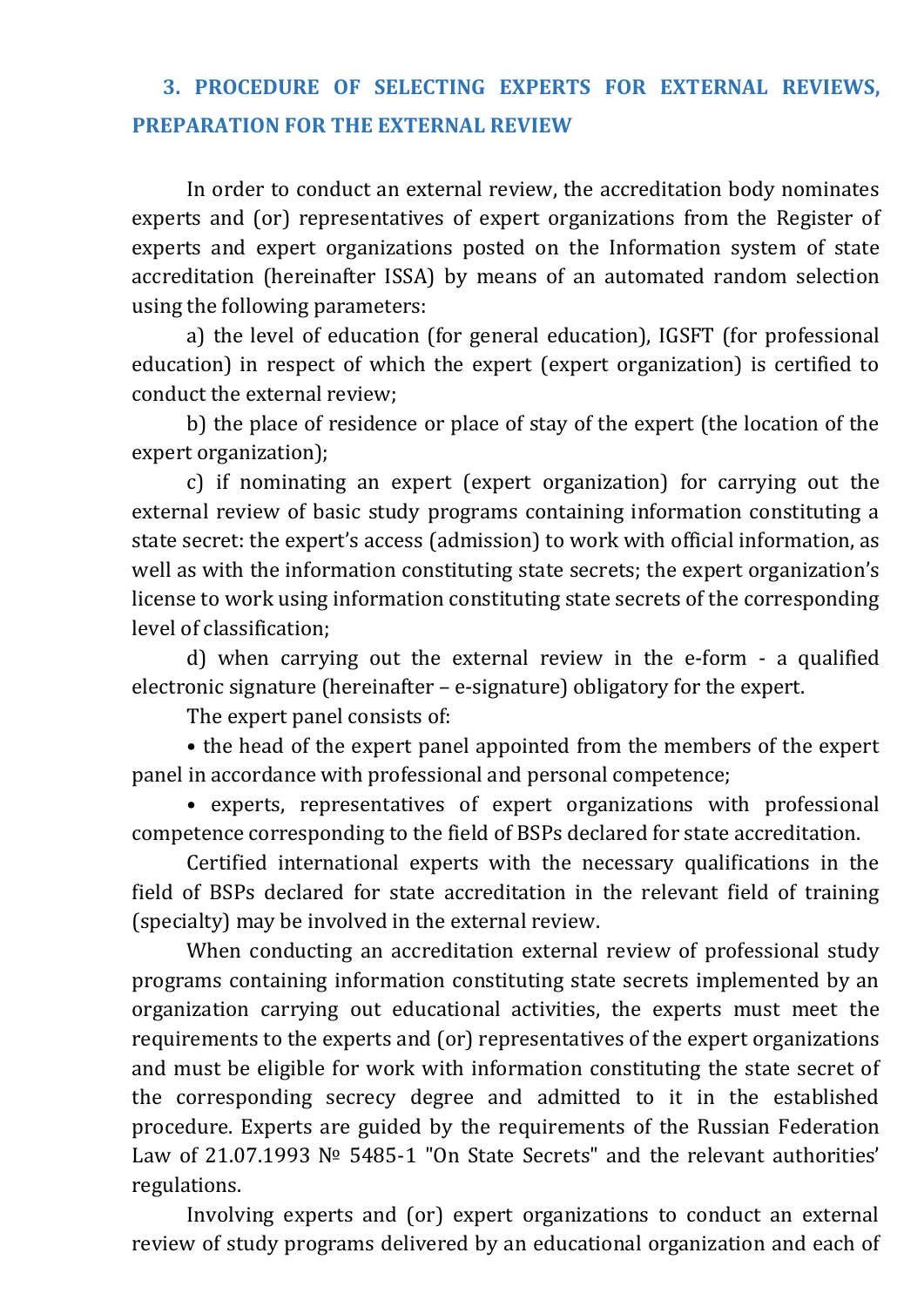its branches shall be implemented in accordance with an executive order on conducting the external review and civil law contract made with them.

The executive order of an accreditation body on conducting the external review, which determines the composition of experts and (or) representatives of expert organizations (hereinafter referred to as expert panel) shall specify:

a) full name of the accreditation body;

b) full name of an educational organization or branch, which are the subject to external review;

c) begin and end dates of the external review procedure;

d) full names of experts (or) representatives of expert organizations included into an expert panel (hereinafter referred to as members of the expert panel), indicating the person appointed as the head of the expert panel;

e) list of study programs assigned to each expert panel member with the indication of the level of education, the integrated group of professions, specialties, and fields of training;

f) full name of the accreditation body officer supervising the expert panel work during the external review procedure and responsible for the review of the expert panel conclusion on the external review results.

The accreditation body's executive order is issued within 30 days of the receipt of the organization's application and the documents attached for consideration on its merits. Within 3 working days from the date of the order issuance, its electronic copy (the scanned document) is emailed to the educational organization and the head of the expert panel.

After Rosobrnadzor's issuing executive order on conducting the accreditation external review (in e-form as well), the head and the members of the expert panel get the login and password to the personal accounts in ISSA.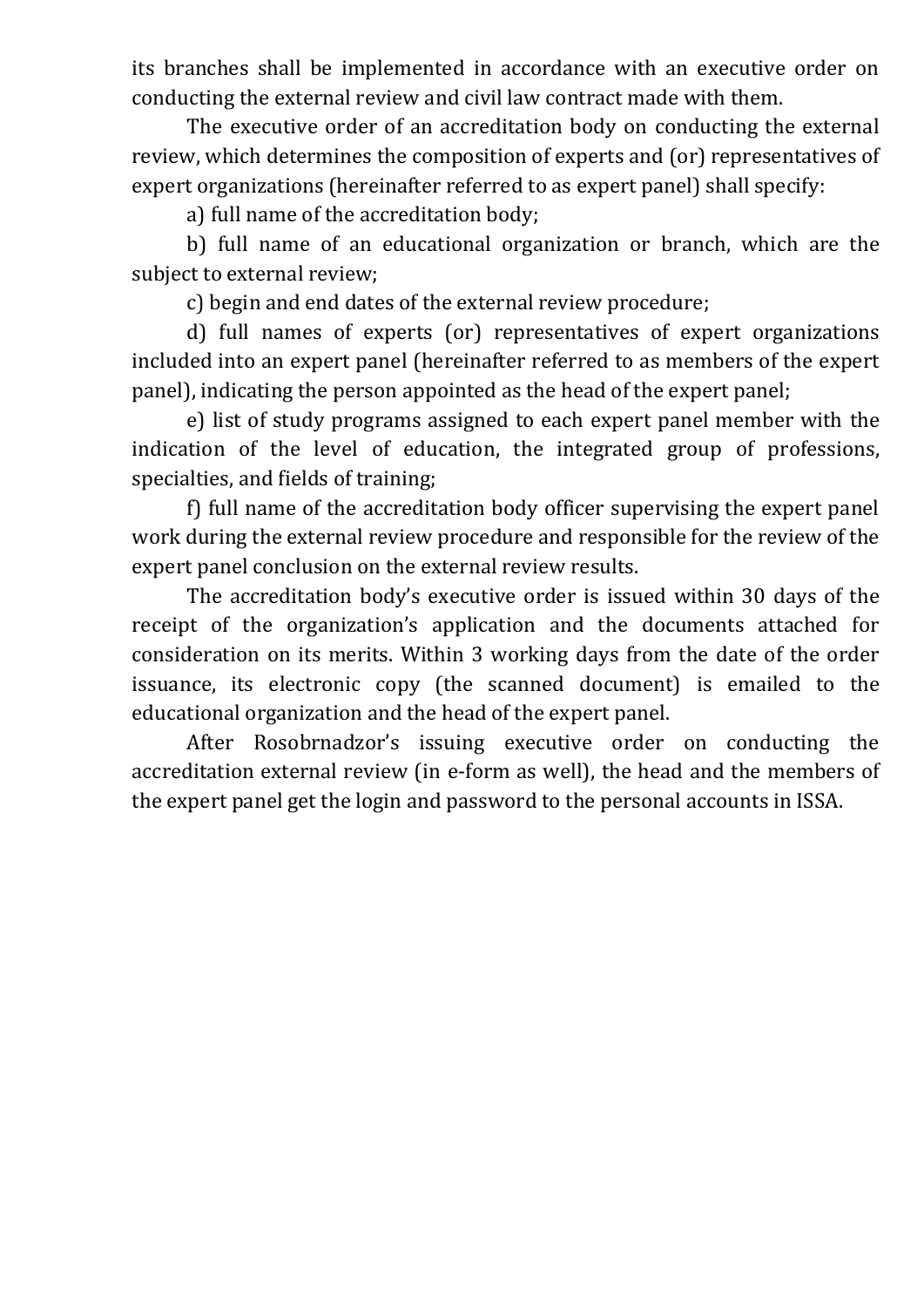# <span id="page-10-0"></span>**4. PECULIARITIES OF CONDUCTING THE ACCREDITATION EXTERNAL REVIEW**

The accreditation external review can be conducted with or without a site visit to the educational organization or its branch. The procedure for conducting the external review is determined by the accreditation body in accordance with paragraphs 33-35 of the Regulations on state accreditation of educational activities.

#### <span id="page-10-1"></span>**4.1. External review with a site visit**

The external review with a site visit to the educational organization is conducted at the address specified in the supplement to the license for carrying our educational activities.

The expert panel use workplaces provided with the educational organization. The workplace must be a separate isolated office room (rooms) ensuring the safety of documents. It must be equipped with access to the Internet and with necessary furniture and other organizational and technical means necessary for work (printer, scanner, copier, stationery), including communications equipment, personal computers with secured access to electronic legal reference systems.

### <span id="page-10-2"></span>**4.2. External review without a site visit**

By the decision of an accreditation body, the external review is conducted without a site visit to an educational organization or its branch if study programs declared for state accreditation are delivered by:

a) a Russian educational organization located outside the territory of the Russian Federation;

b) an educational organization founded in accordance with the international treaty of the Russian Federation and carrying out educational activities outside the territory of the Russian Federation;

c) a foreign educational organization carrying out educational activities outside the territory of the Russian Federation;

d) an organization carrying out educational activities pursuing to get a reissued certificate of state accreditation on the study programmes that have not been accredited before, with the exception of study programmes containing information constituting state secrets;

e) the organization carrying out educational activities specified in paragraph 7 of Part 1 of Article 6 of the Federal Law "On Education in the Russian Federation", with the exception of organizations carrying out educational activities with study programs not accredited before and being granted the state accreditation for the first time, as well as organizations carrying out educational activities on study programmes containing information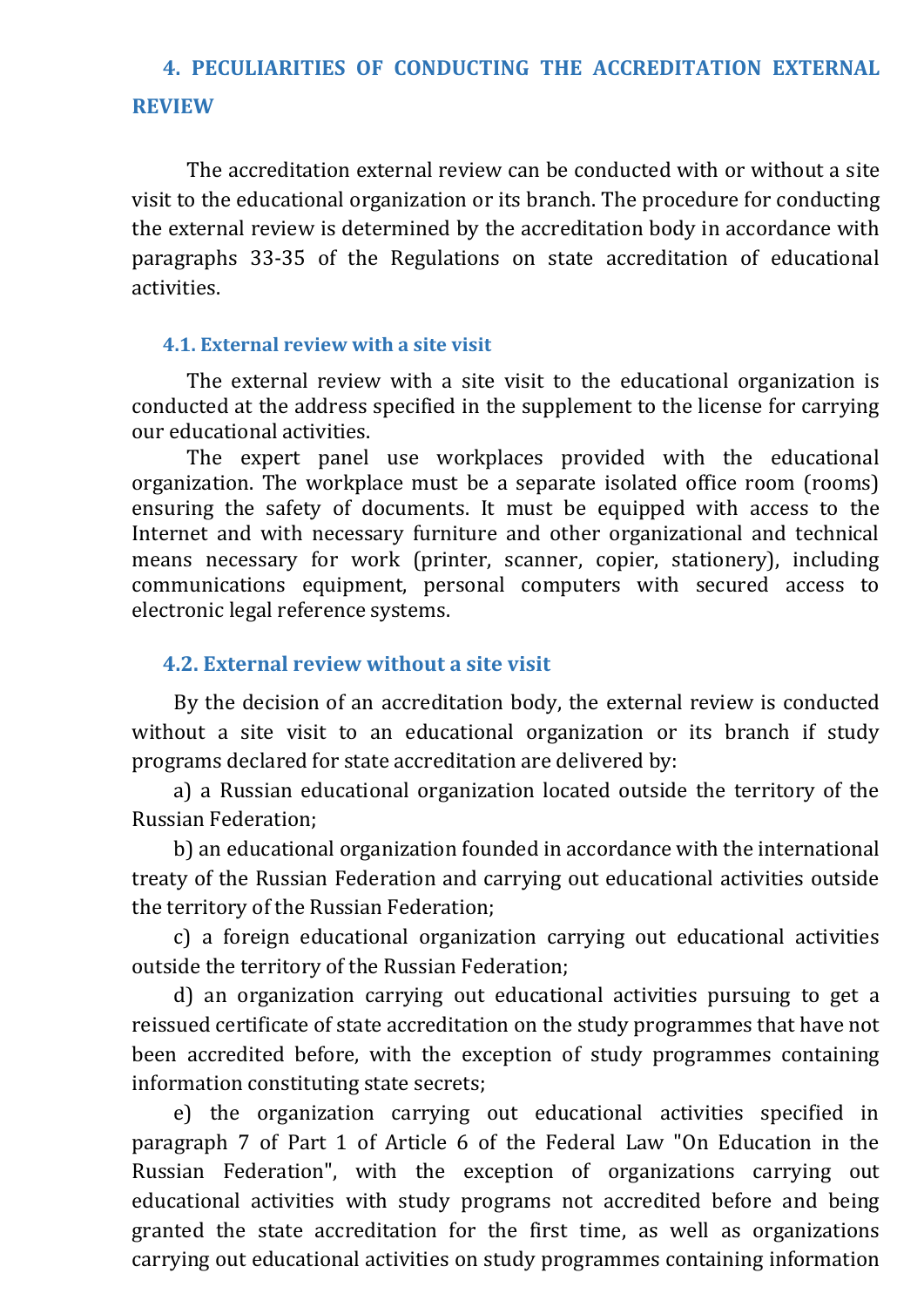constituting the state secrets;

f) the organization carrying out educational activities with the information on an independent evaluation of the quality of students' training in the study programmes declared for state accreditation that is taken into account in the state accreditation procedure as established by Section V(1) of the Regulations on state accreditation.

The accreditation external review without a site visit is conducted at the location address of the accreditation body. In case of conducting the external review in an e-form, it is carried out at the expert's place of residence and (or) the expert's place of employment.

## <span id="page-11-0"></span>**4.3. External review of study programs delivered exclusively by means**

## **of e-learning, distance learning technologies**

When conducting an external review of study programs delivered exclusively by means of e-learning, distance learning technologies, an expert panel shall have access to the electronic information-educational environment in order to analyze the students' learning outcomes and determine whether students have an opportunity to comprehensively acquire study programs, regardless of their location.

# <span id="page-11-1"></span>**4.4. External review of study programs delivered with the use of a network form**

When conducting the external review of the study programs implemented using a network form:

a) in the case the study programmes of an educational organization with which an agreement on the network form of study programmes implementation has been concluded, are state-accredited, the accreditation body shall take into account the results of the previous state accreditation, and the external review is conducted for the study programmes implemented by the organization carrying out educational activities independently;

b) in the case the study programmes of an educational organization with which an agreement on the network form of study programmes implementation has been concluded, are not state-accredited, the accreditation body takes into account the students' results obtained during the mastering of study programmes in the organization, participating in the implementation of study programmes in a network form.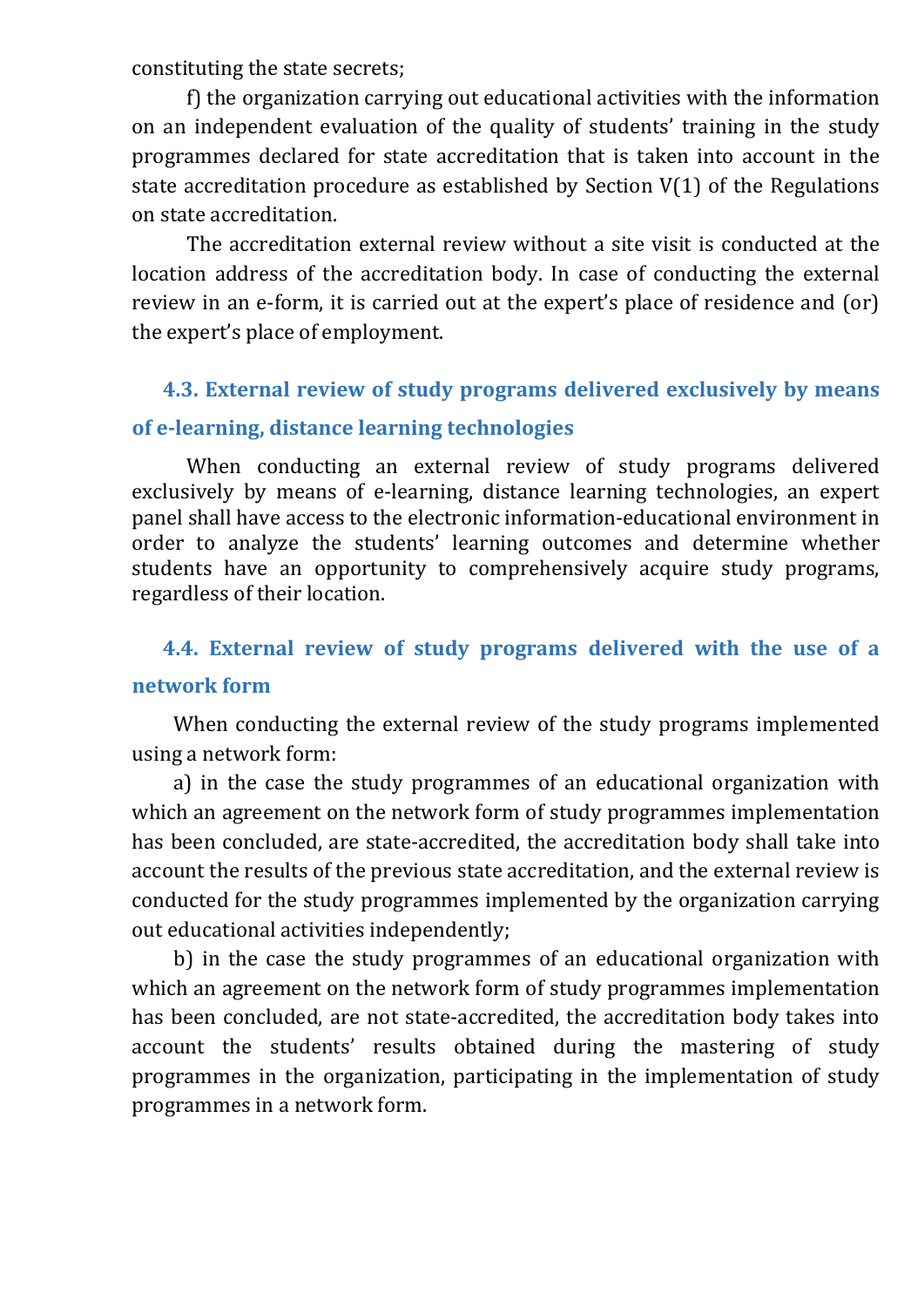<span id="page-12-0"></span>**4.5. External review of basic study programmes delivered by educational standards, established by the educational organization on an independent basis** 

When conducting the external review of basic study programs by such educational standards, the expert (the representative of the expert organization) evaluates the quality of students' training in accordance with the level of the implemented study program by analyzing the students' learning outcomes.

In accordance with Part 10 of Article 11 of the Federal Law "On Education in the Russian Federation", the requirements to the conditions for the implementation and results of mastering the BSP specified in the educational standard can't be lower than the corresponding FSES requirements.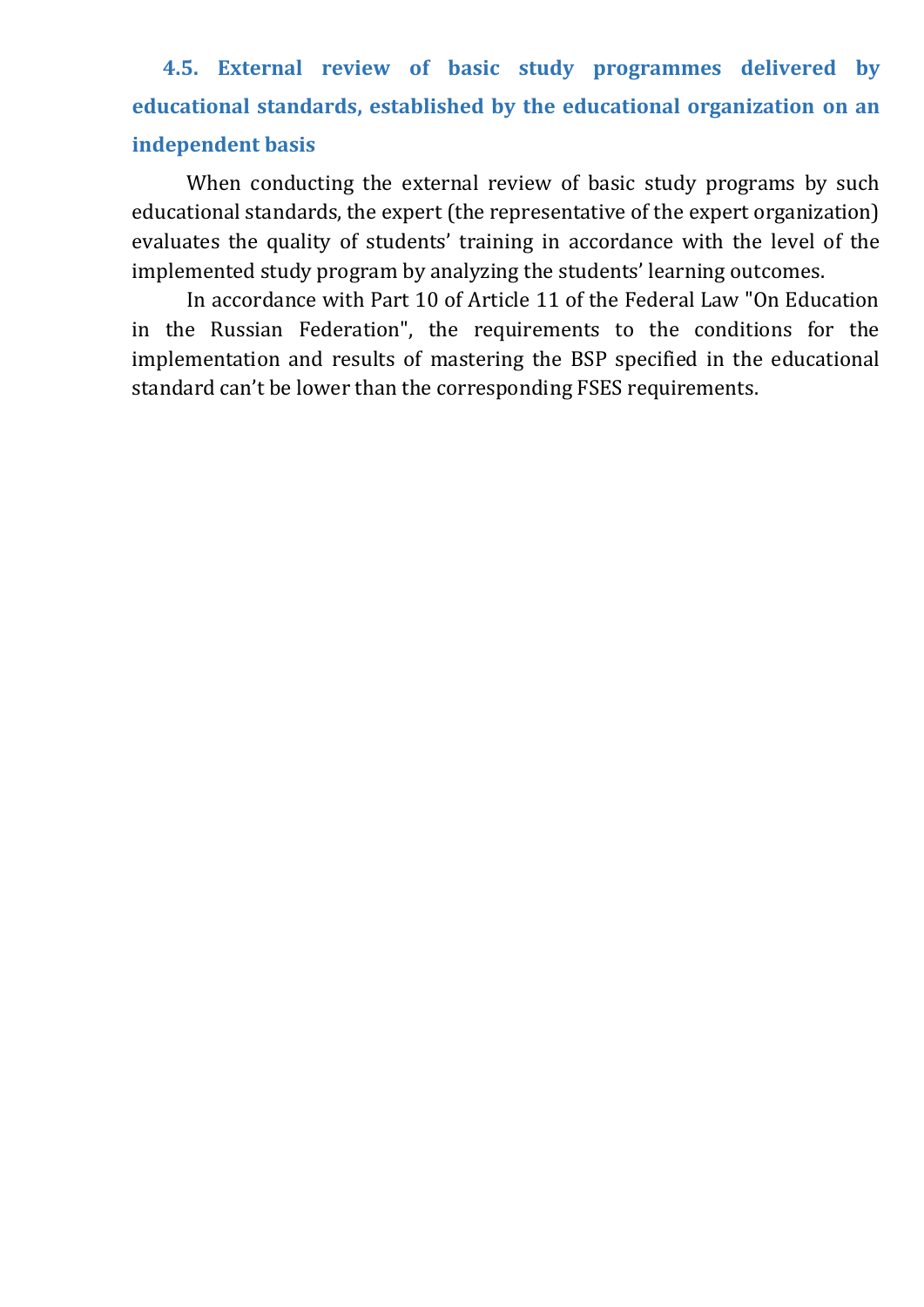# <span id="page-13-0"></span>**5. PROCEDURE FOR CONDUCTING THE EXTERNAL REVIEW (EXPERT PANEL WORK)**

The procedure for the work of experts included in the expert panel during the external review is approved by the order of the Ministry of Education And Science of the Russian Federation of 09.11.2016 № 1386.

When carrying out the external review, the expert panel uses:

a) the application and the attached documents specified in paragraphs 8, 9 – 12 of the Regulations on state accreditation;

b) documents and materials received upon the written request of the expert panel (in the case of conducting the external review without the site visit - upon the request of the accreditation body) from the organization in accordance with the list of documents and materials required for conducting the external review established by the Federal Service for Supervision in Education and Science;

c) information on the independent evaluation of the quality of the students' training in respect of the study programmes declared for state accreditation, stipulated by Section V(1) of the Regulations on state accreditation;

d) information on the results of the evaluation of the quality of students' training as a result of assessing the learning outcomes achieved by them in the study programmes declared for state accreditation.

### *Functions of the expert panel member*.

When carrying out the accreditation external review, a member of the expert panel:

- cooperates with the National Accreditation Agency (hereinafter NAA), receives and analyzes the assignment for the accreditation external review;

- shows identification documents to the head or other official representative of the organization;

studies and analyzes the documents and materials necessary for carrying out the external review;

analyzes the documents and materials posted by the organization on the official website;

- carries out the accreditation external review of the study programmes assigned to him/her in the executive order of the accreditation body and the civil law contract concluded with him/her;

- draws up the report on the external review in the form approved by the Ministry of Education and Science of the Russian Federation of 17.01.2017 N<sup>o</sup> 24.

### *Functions of the head of the expert panel*

The head of the expert panel is appointed from among the members of the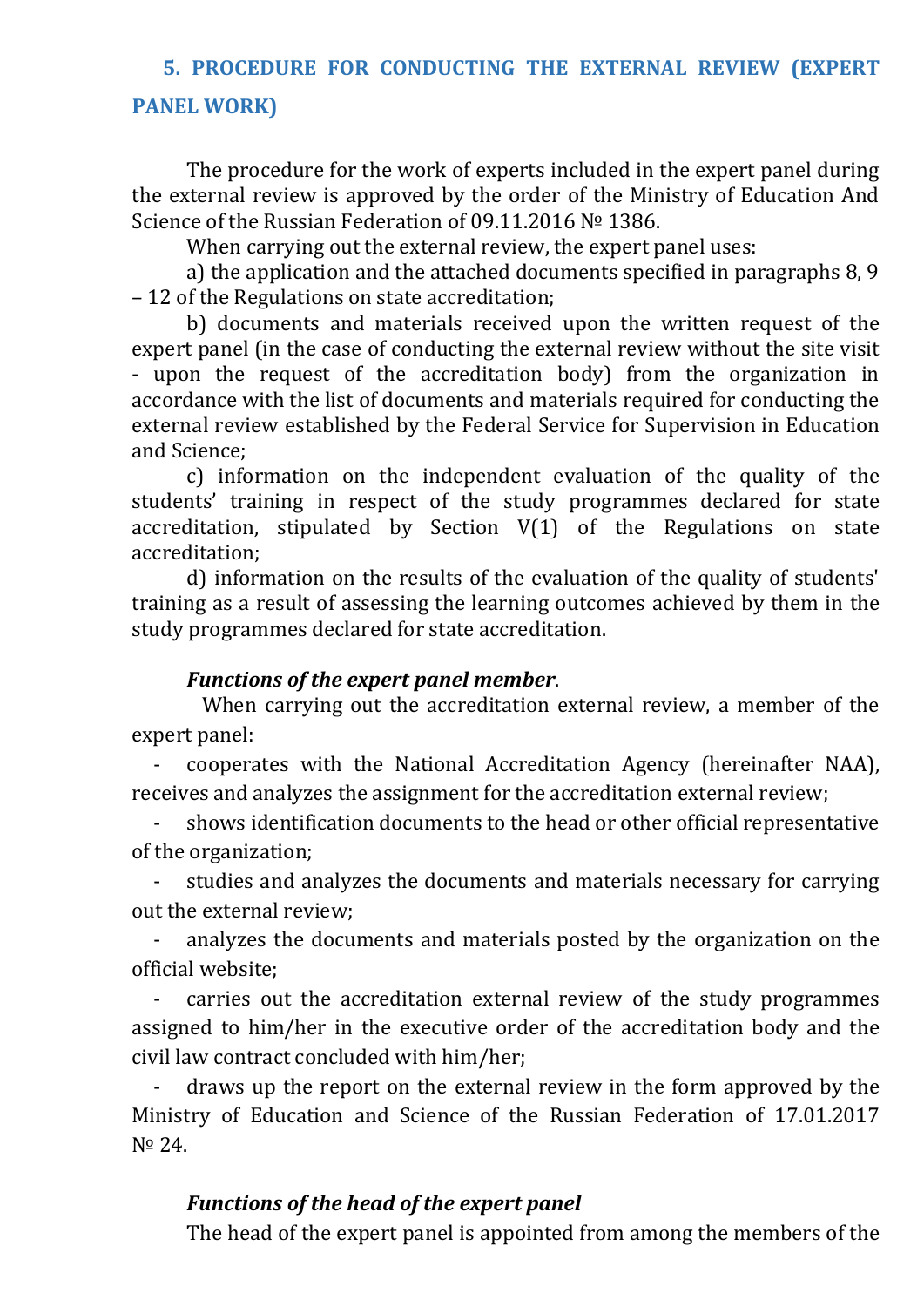expert panel specified in the accreditation body's executive order on the accreditation external review. He/she is responsible for the organization and coordination of work during the external review. In addition to the functions of the expert panel member, within the framework of organization and coordination of the works on conducting the external review, the head of the expert panel performs the following functions:

provide the head of the organization with a copy of the accreditation body's executive order on conducting the accreditation external review, and also with a copy of the executive order on making changes to the executive order on conducting the accreditation external review (if any changes occurred) (when conducting the external review with the site visit);

- cooperate with NAA, receive and analyze the assignment for the accreditation external review in terms of its organization and conduct;

- receive documents and materials necessary for conducting the external review;

- contact the head of the organization (with the site visit) or the NAA officer (without the site visit) to clarify the working hours of the organization or NAA;

draw up the schedule of the external review taking into account the working schedule of the organization or NAA (without the site visit) and the dates of the beginning and the ending of the external review established in the executive order on conducting the accreditation external review;

- inform the members of the expert panel and the head of the organization (with the site visit) or NAA (without the site visit) about the schedule of the external review;

make a written request from the organization for documents and materials necessary for conducting the external review as specified in the order of the Ministry of Education and Science of Russia of 09.11.2016 №1385, and take them as per the list of contents/ inventory (with the site visit);

- hand over the documents and materials necessary for conducting the external review received from the organization (with the site visit) or NAA (without the site visit) members of the expert panel;

inform the organization's head on the revealed non-compliances of the content and (or) the quality of the students' training with the FSES requirements (in case of the external review with the site visit) in the established order and in the form of a notice of non-compliance of the content and (or) the quality of the students' training with the FSES requirements;

hand over the documents received from the organization and confirming the elimination of the non-compliance (including in the form of an e-document with the e-signature of the head of the organization) to the expert panel members;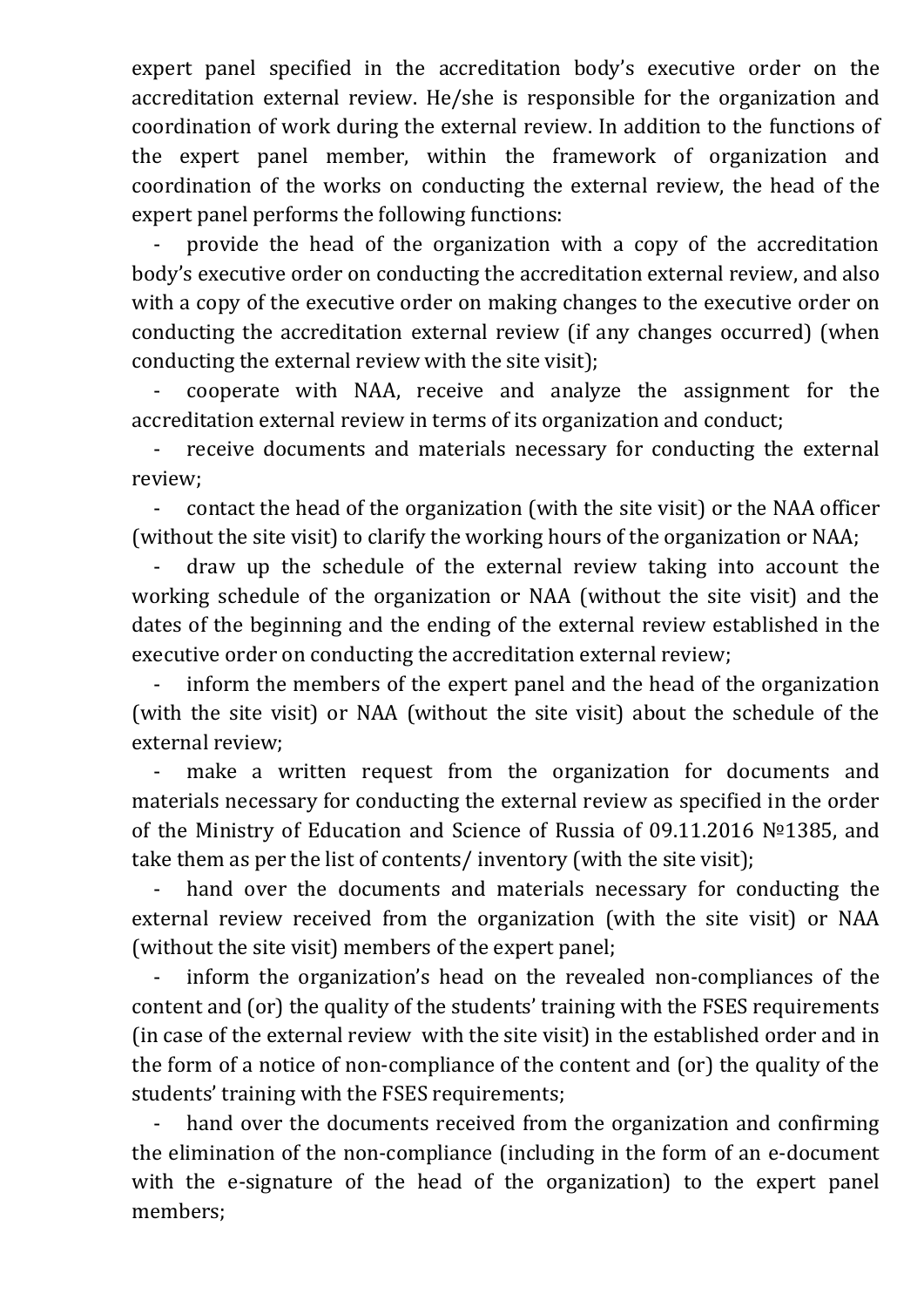review the reports of the expert panel members to draw up the expert panel conclusion in the form established by the Federal Service for Supervision in Education and Science;

- draw up the expert panel conclusion the upon completion of the external review, send this conclusion with the attached reports on the accreditation external review to NAA within 3 working days after the end of the external review, and also within 1 working day from signing the conclusion of the expert panel, send the electronic copy of the scanned conclusion to NAA's e-mail (in case of conducting the external review with a site visit).

When conducting the external review of each study program declared for state accreditation, the expert panel shall:

determine the compliance of the content of students' training (curriculum, schedule, working programs of disciplines (modules), programs of practices, evaluation tools, methodological materials) and conditions of students' training with the FSES requirements;

- determine the quality of students' training, evaluate the degree of students' achievement of the study program learning outcomes, and (or) planned results of training in a discipline (module), practice.

When conducting state accreditation, they take into account the information on the independent evaluation of the students' training quality in the study programs declared for state accreditation in the organization carrying out educational activities.

The expert panel takes into account the results of an independent evaluation of the students' training quality in case they have been received by the accreditation body and carried out within 3 years prior to the submission of the state accreditation application. This independent evaluation must be conducted by the legal entities carrying out an independent evaluation of the students' training quality in accordance with Article 95.1 of the Federal Law "On Education in the Russian Federation" (hereinafter referred to as organizations), that:

a) use evaluation tools recommended by the federal educational and methodical associations in accordance with the standard regulations on educational and methodical associations in the education system and/or that have been agreed upon by the Council on Professional Qualifications (if any) when carrying out an independent evaluation of the students' training quality;

- b) belong to all-Russian or other associations of employers, associations (unions) or other organizations representing and/or uniting the professional community in the professional sphere;

c) involve experts with the qualifications corresponding to the levels of education and professions, specialties, and fields of training under the independent evaluation of the students' training quality.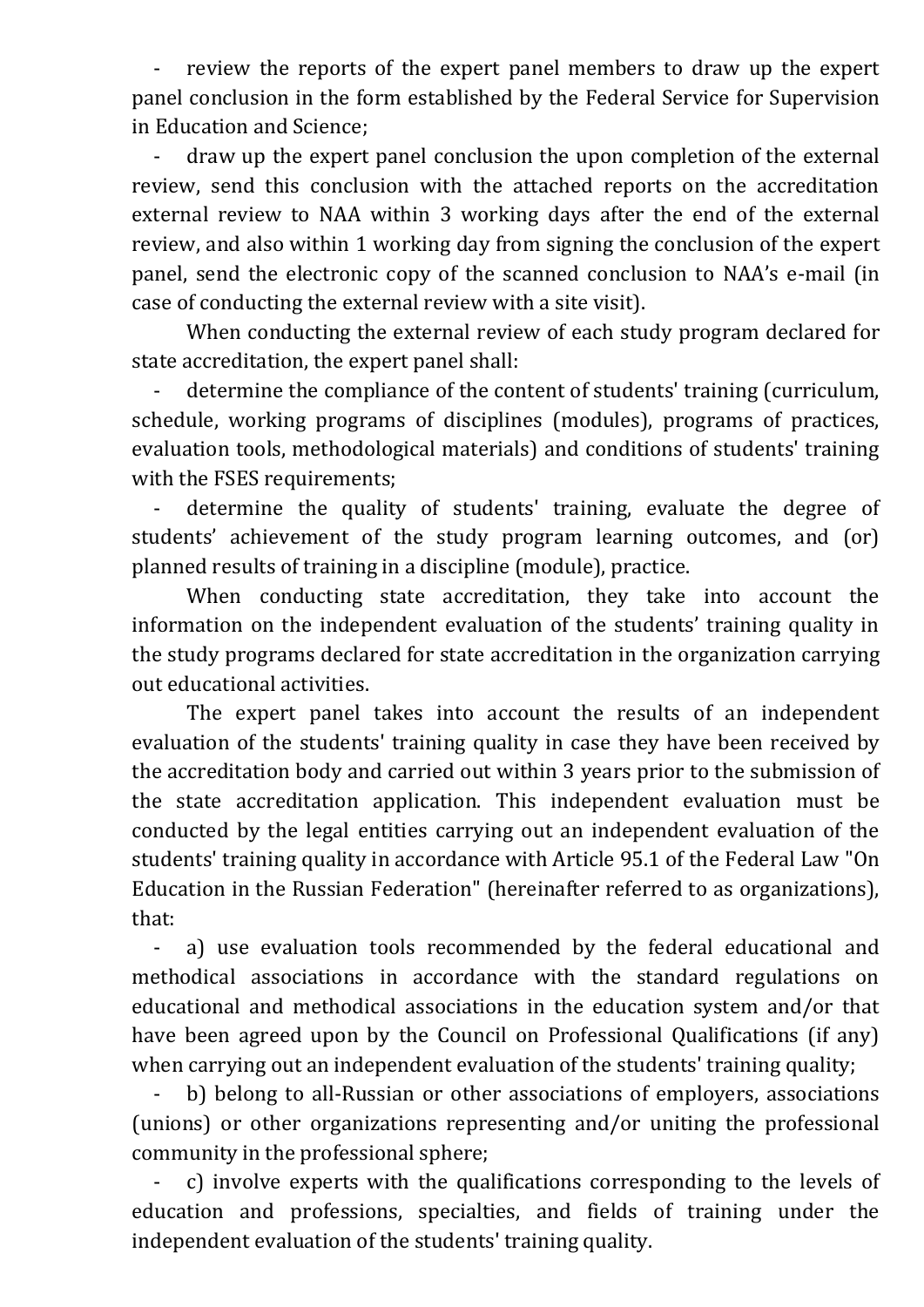The expert panel also takes into account the results of an independent evaluation of the students' training quality received as part of international comparative research in education in accordance with the criteria and requirements of Russian, foreign and international organizations.

The results of an independent evaluation of the students' training quality are taken into account at state accreditation in case the information on the independent evaluation of the students' training quality is submitted to the accreditation body together with the information on the compliance of the organization that has conducted it, with the requirements specified in paragraph 58(2) of the Regulations on state accreditation.

In case the results of an independent evaluation of the students' training quality confirm the compliance of the training quality in the study programmes declared for state accreditation with the learning outcomes established in FSESs of BSPs, the external review in respect of the quality of students' training is not carried out.

When making the conclusion on the compliance of the content and the quality of the students' training with the FSES requirements of the relevant BSP declared for state accreditation, the expert uses recommended by NAA indicators of the students' training content and quality meeting the FSES requirements.

### <span id="page-16-0"></span>**5.1. Preliminary analysis**

 $\overline{a}$ 

The expert plans the external review procedure in accordance with the executive order of the accreditation body, the assignment for conducting the external review, the application of the educational organization for state accreditation of educational activities. The expert makes a preliminary analysis of the information by examining the received package of documents: application for state accreditation, data on the delivery of the BSPs declared for state accreditation, and analysis of the information on the official website (if any)<sup>1</sup>. The expert can also use information and analytical materials of the Ministry of Education and Science of the Russian Federation (results of the monitoring of the HEIs' efficiency, monitoring of the graduates' employment, etc.).

Based on the results of the preliminary analysis of the information, documents and materials of the EO (its branch), the expert further plans his actions in accordance with the task assigned to him and the dates of the review. The results of the preliminary analysis of the information, documents, and materials are verified during the external review.

 $1$  With the exceptions of the programmes containing the information constituting state secret and those under the jurisdiction of the Federal Security Service of the Russian Federation, Federal Guard Service of the Russian Federation, the Ministry of Defence of the Russian Federation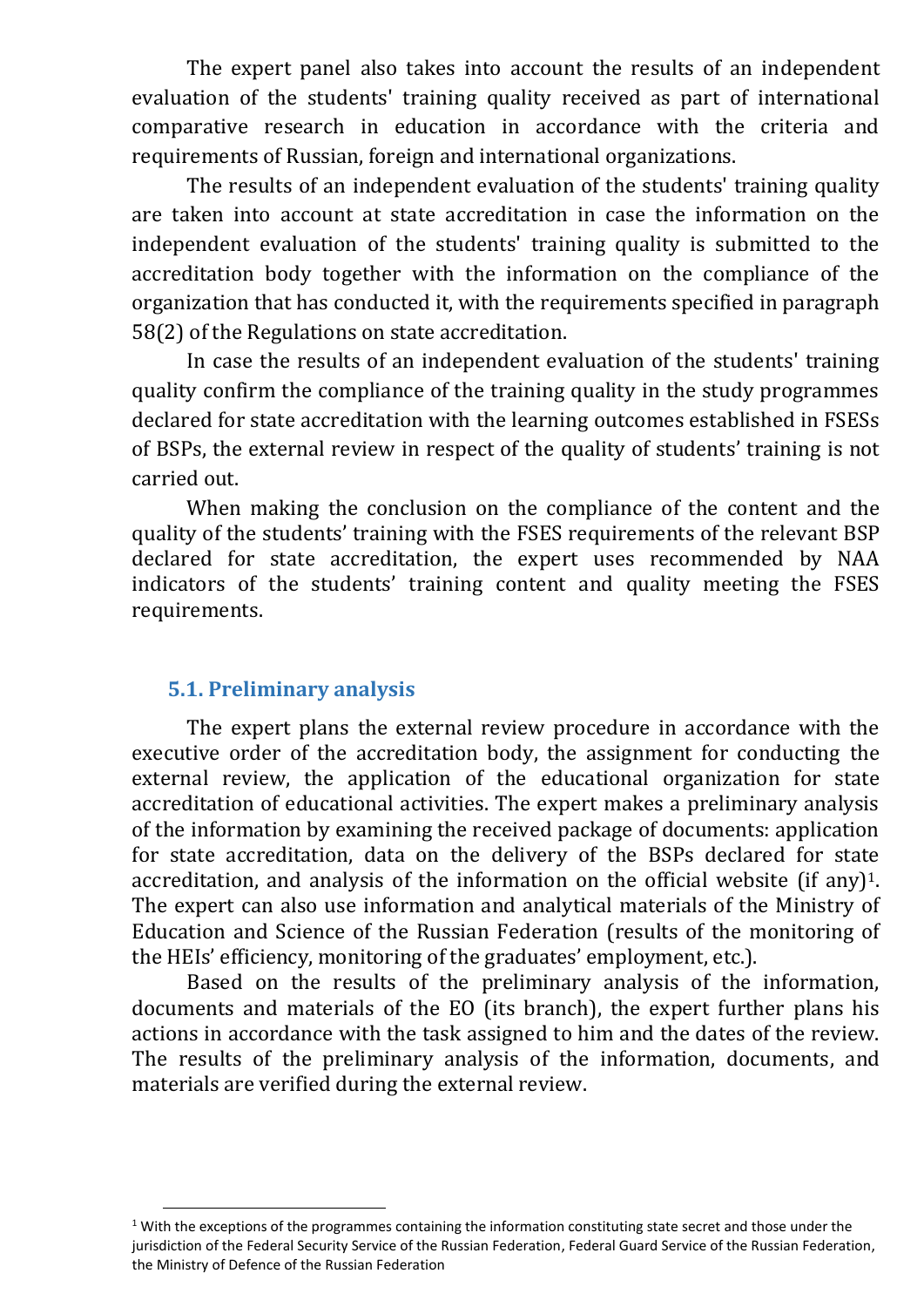### <span id="page-17-0"></span>**5.2. Carrying out the external review with a site visit to the educational**

#### **organization or its branch**

When conducting an external review with a site visit to an educational organization or its branch, the members of an expert panel shall show a head or other official representative of the educational organization identity documents, the head of the expert panel shall present a copy of the executive order of an accreditation body on conducting the external review.

The EO or its branch provides members of the expert panel with workplaces with Internet access. The EO's representative responsible for state accreditation of BSP shows the local normative act on his/her appointment.

Apart from the documents mentioned above, the expert panel members conducting an on-site external review of study programs containing information constituting a state secret are admitted to the educational organization or its branch on presentation of certificate of admission to the information constituting state secrets according to the appropriate form and instructions for the assignment. The experts herewith are guided by the requirements of the Law of the Russian Federation of July 21, 1993, № 5485-1 "On State Secrets" and the relevant departmental Regulations.

The members of the expert panel shall work in accordance with the working time schedule established by the internal work order regulations of the organization. If necessary, working hours can run counter to these regulations and it must be agreed with the head of the expert panel and the management of the organization where the external review is conducted.

The time of the expert panel staying in the EO or its branch is established in the civil law contract and is not less than 3 working days.

The organization provides a member of the expert panel with documents and materials necessary for the accreditation expert examination within two hours after his/her arrival to the organization.

In case the documents and materials are not provided, it shall be registered by in the act on the non-submission of the documents (hereinafter – the act) in the expert panel member in the report on the external review and brought to the expert panel head's attention.

The EO's head or its representative must get acknowledged with the act and sign it.

The act shall contain:

full name of the EO's head or the authorized representative;

- full name of the expert panel member who requested the documents and materials;

- the date of the request for the documents;

- the list of documents not submitted upon the written request for documents;

date of the act.

The fact of the non-submission of the documents is registered by the expert panel member in his/her report on the external review and by the head of the expert panel in the expert panel conclusion.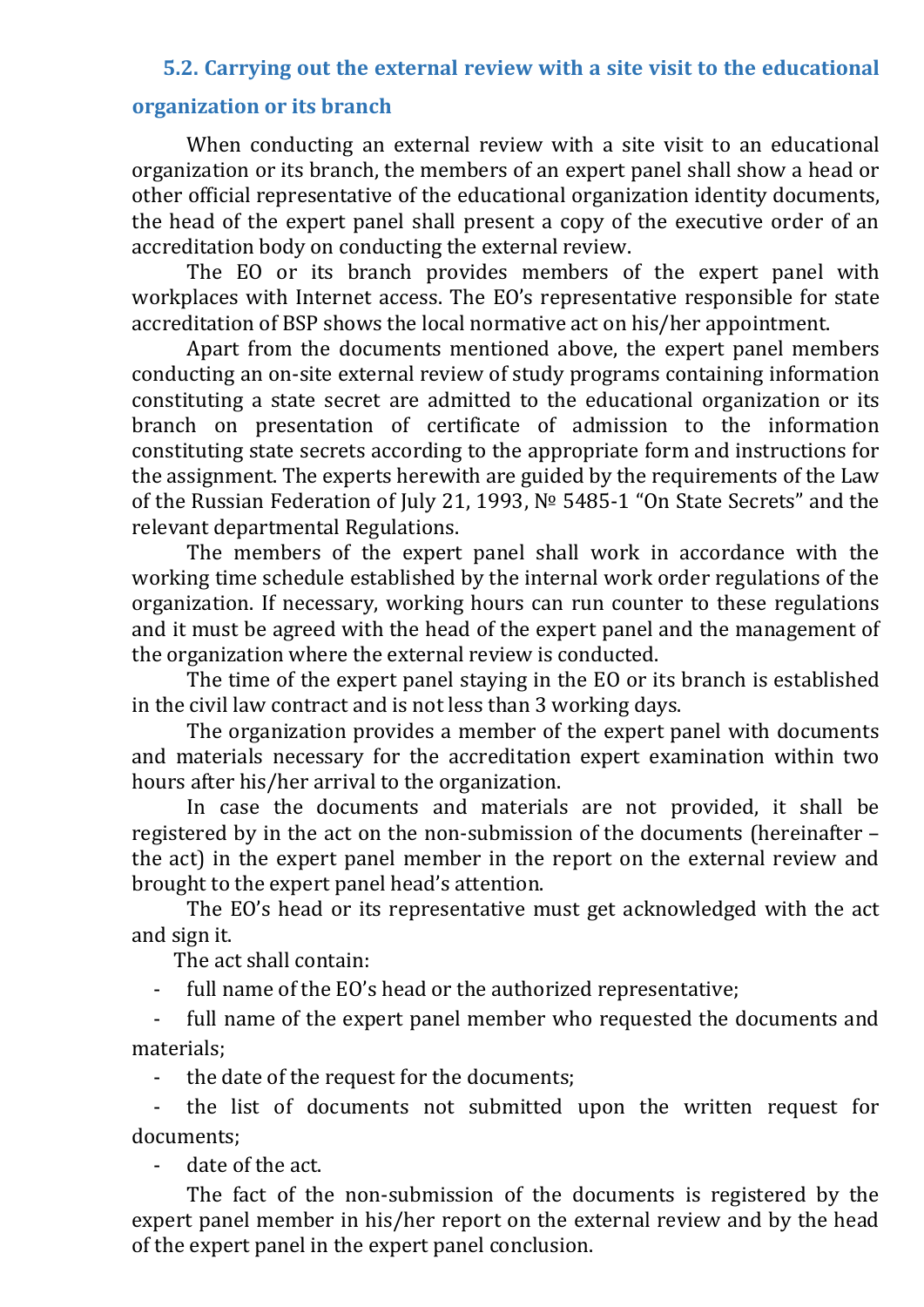The act is attached to the expert's report on the external review.

Documents and materials required for the accreditation external review shall be submitted by the organization carrying out educational activities for the period corresponding to the period corresponding to the period of mastering this study program. These documents and materials can be submitted in the form of an electronic document signed with an electronic signature as established by the legislation of the Russian Federation, including on electronic media.

In case of external review of study programs with no graduates in the current academic year in the organization carrying out educational activities, the documents and materials requested by the expert panel (accreditation body) shall be submitted by the organization for the period of the study program delivery.

It is not allowed to request from the EO for the documents and materials which are not included in the list of documents and materials required for conducting the accreditation external review, established by Federal Service on Supervision in Education and Science, and also documents and materials on paper in case they are published on the official site on the Internet or in EO's electronic systems in the form of the electronic document with the e-signature of the EO's head. The EO's head is responsible for providing the expert panel with access to such documents as well as for their actuality and reliability.

The expert panel shall have the right to see the original documents and materials posted on the EO's official website on the Internet in order to verify them.

In case of revealing the falsity of the information provided by the EO, the act is drawn up. It contains the following information:

- full name of the EO's head (authorized representative);
- full name of the head and the member of the expert panel;
- list of documents and materials containing false information;
- description of the false information;
- date of the act.

The act is signed by the expert and the head of the expert panel. The act is presented to the EO's head (authorized representative) and he/she signs it.

The external review is carried out by:

• analyzing the documents and materials submitted by the EO on the delivery of the BSPs declared for state accreditation;

• evaluating the quality of EO's assessment materials for conducting interim and final attestation;

assessing the teaching and methodological support of all types of classes (classroom and independent work, term works (projects), etc.) specified in the curriculum;

assessing the conditions for the implementation of the BSPs declared for state accreditation: system-wide requirements, staffing, logistical, educational and methodological support of the program;

• assessing the quality of the students' training.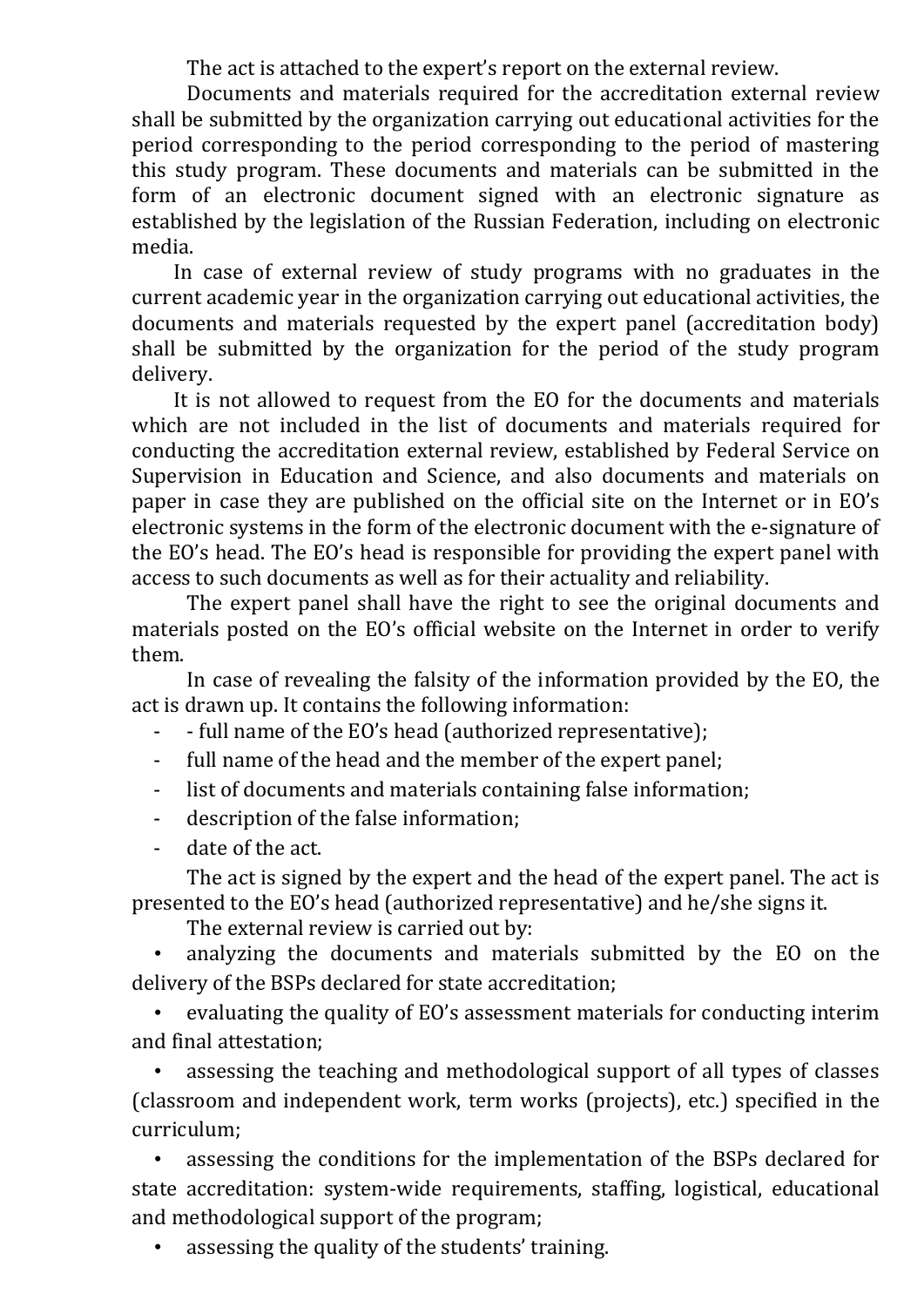Compliance of the quality of the EO students' training in the BSPs with the FSES requirements is determined by the results of students' testing (results of training and results of BSP mastering) using the EO's assessment materials. If it is the first year of the BSP implementation and no interim attestation has been carried out, the quality of students' training is assessed by means of the external review of the assessment materials. During the external review of BSPs implemented by the educational standards established by the educational organization independently, the external review in terms of the content of students' training is not carried out.

As part of the assessment of the quality of students' training, the expert panel analyzes the results of professional and public accreditation and also takes into account the results of an independent evaluation of the quality of students' training submitted to the accreditation body and carried out by legal entities carrying out an independent evaluation of the quality of students' training (in accordance with Article 95.1 of the Federal Law "On Education") during the 3 years prior to the day of submission of the application for state accreditation. The expert panel also takes into account the results of an independent evaluation of the students' training quality received as part of international comparative research in education in accordance with the criteria and requirements of Russian, foreign and international organizations.

In case the results of an independent evaluation of the students' training quality confirm the compliance of the training quality in the BSPs declared for state accreditation with the learning outcomes established in FSESs, the external review in respect of the quality of students' training shall not be carried out.

In order to analyze the compliance of the EO's electronic information educational environment (EIEE) and electronic library system (ELS) with the FSES requirements, the expert is provided with a login and password to enter the system. The expert checks the compliance of the EIEE functioning with the FSES requirements. In case of non-compliance with the FSES requirements the expert shall draw up acts:

• on the impossibility of access to the EO's EIEE;

• on non-compliance of the EO's EIEE with the FSES requirements in terms of content with the list of the violations found.

Acts are signed by the expert and the head of the expert panel. To the acts, they must attach the screenshots certified by the expert, EO's local regulatory act on the EIEE functioning, and other documents.

If during the on-site external review the expert has identified noncompliance of the content and (or) quality of students' training with the FSES requirements, he/she informs the expert panel head about the identified noncompliance.

The expert panel head informs the EO's head or the authorized representative about the identified non-compliance of the content and (or) quality of students' training with the FSES requirements.

Within 5 days from the date of receipt of the information on the identified non- compliance the organization carrying out educational activities has the right to take measures to eliminate the revealed non- compliance and provide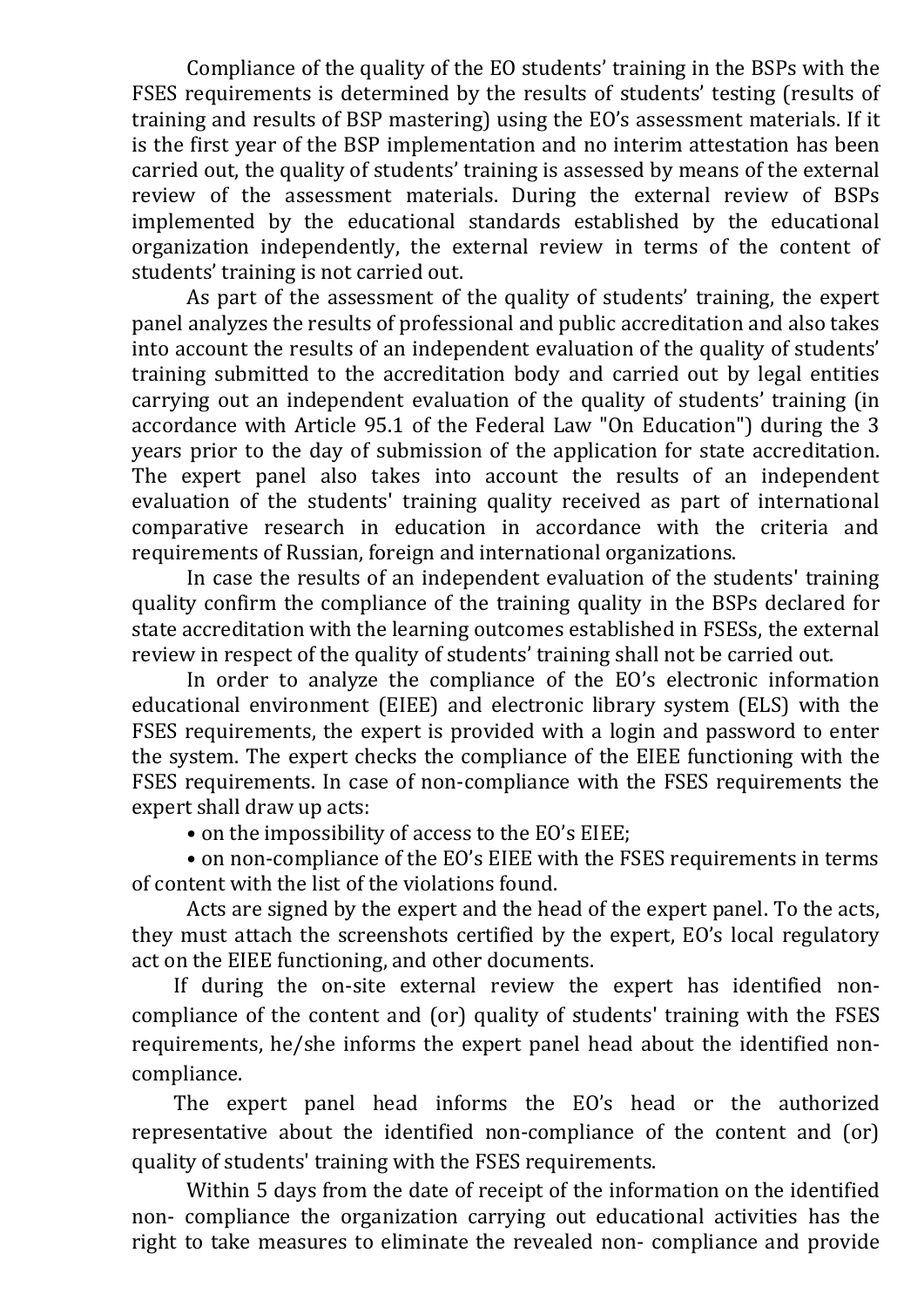the expert panel with the documents confirming the non- compliance elimination, including in the form of an electronic document signed by the head of the educational organization.

# <span id="page-20-0"></span>**5.3. Carrying out the external review without a site visit to the educational organization or its branch**

The external review of the content and quality of the students' training is conducted without a site visit in cases provided by paragraphs 34-35 of the Regulations on state accreditation of educational activities.

When conducting external review without the site visit, members of the expert panel shall work in accordance with the working time schedule established by the internal work order regulations of NAA. If necessary, working hours can run counter to these regulations and shall be agreed with the head of the expert panel and NAA.

The accreditation body requests the EO for the documents and materials necessary for the external review in accordance with the order of the Ministry of Education and Science of Russia of 9.11.2016 № 1385.

The head of the expert panel receives from NAA's officer the EO's documents and materials by an inventory/list according to the accreditation body request and provide them to the expert panel members.

The expert checks the availability of all documents and materials by the inventory/list. In case the educational organization has provided an incomplete package of documents and materials for carrying out the external review, the head of the expert panel draws up an act of non-submission of documents and materials by the educational organization, which should be signed by the head and expert panel members.

The expert (representative of the expert organization) and the head of the expert panel should record this non-submission in the external review report and conclusion.

The act is attached to the expert's report on the external review.

The sequence of the expert's actions during the external review without a site visit coincides with that one used when conducting an external review with a site visit except for the actions impossible to be performed without a site visit to the educational organization.

The expert evaluates the quality of students' training in the BSPs by analyzing the students' works and the assessment materials submitted by the EO.

If during the external review the expert reveals non-compliance of the content and (or) quality of students' training with the FSES requirements, he/she informs the head of the expert panel about the revealed non- compliance.

The expert registers it in the report on the external review specifying the FSES requirement (item) and a list of documents confirming this noncompliance.

Upon completion of the external review (the dates are specified in the executive order of the accreditation body), the head of the expert panel draws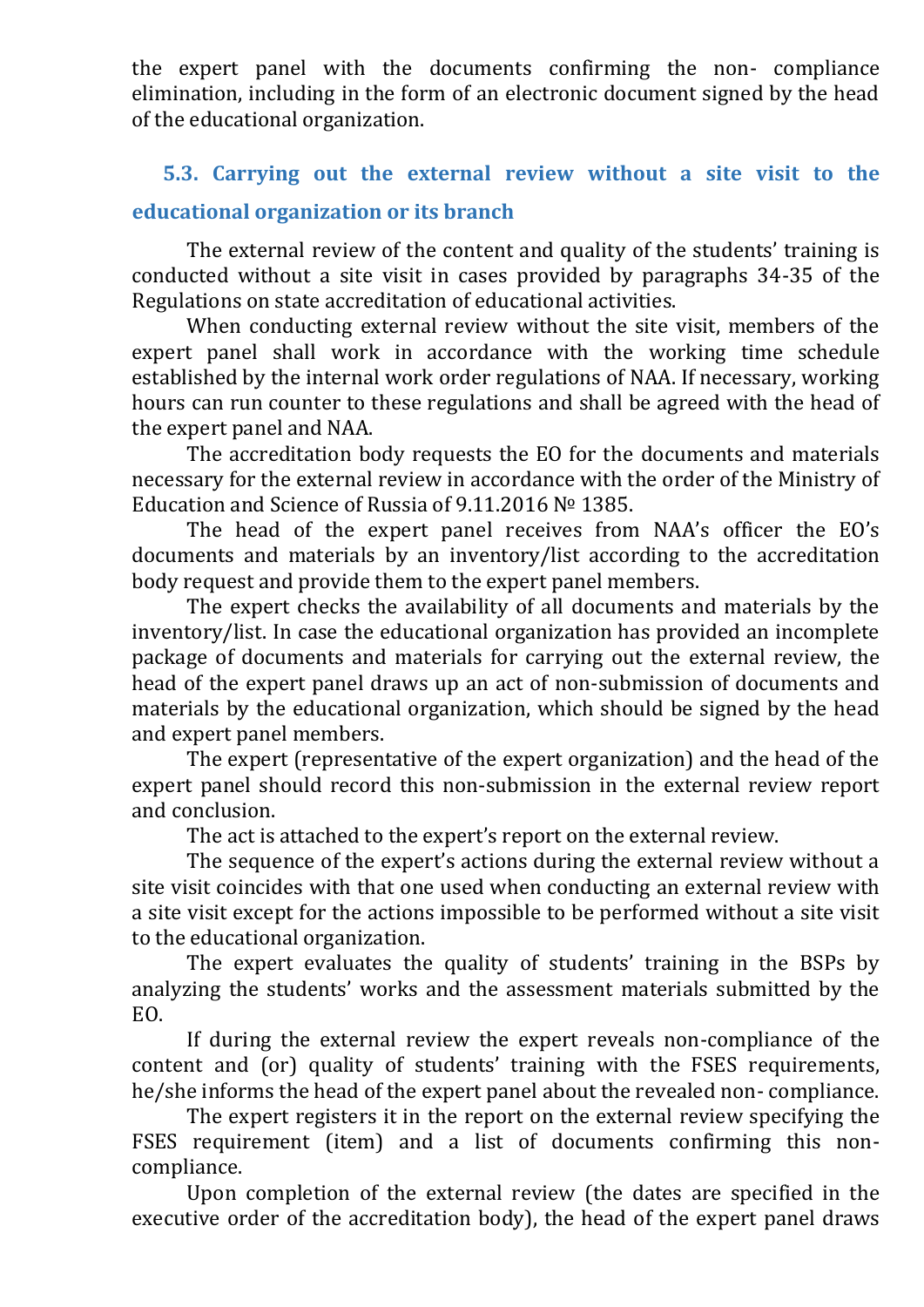up the conclusion of experts and/or representatives of the expert organizations based on the experts' reports on the external review in the established form.

## <span id="page-21-0"></span>**5.4. Carrying out the external review in an e-form**

The external review in an e-form is conducted without a site visit. The experts (representatives of expert organizations) work with the documents and materials submitted by the EO necessary for the external review in their personal accounts in ISSA or using the Internet file exchange services, depending on the scope of documents and data sent from the EO.

The personal account of the head of the expert panel provides the access to all the documents and materials submitted by the EO for external review in an e-form, documents drawn up experts during the external review, as well as the opportunity to supervise the experts' work. In case of using third-party services for file exchange, all the experts must have access to all the documents (links to the third-party services) provide by the EO in an e-form.

In his/her personal account in ISSA, the expert (representative of the expert organization) have access to the EO's documents and materials assigned to him/her in accordance with the Rosobrnadzor's executive order on conducting the external review in an e-form and in accordance with the assignment on carrying out the external review in the e-form.

When conducting the external review, the expert panel use documents, materials, and information provided by the organization for the state accreditation of educational activities in accordance with the requirements established by legislation in education.

When conducting the external review in e-form, the expert panel determine the reliability/falsity of the information provided by the organization on the implementation of each educational programme. The reliability/falsity of the information provided by the organization is carried out by comparing it with the information on the actual implementation of each educational programme posted on the official website of the organization on the Internet and (or) in the documents and materials received upon request and posted in the personal account of the organization in the ISSA.

When conducting the external review in e-form, the expert panel determine the compliance of the BSP content with the FSES requirements by using the documents and materials submitted by the organization in e-form. Compliance of the quality of students' training in EO's BSPs with the FSES is determined by the results of distance testing of students (training results and results of mastering the BSP). When conducting the external review of programs implemented by educational standards established by an educational organization independently, the external review in terms of the content of students' training is not conducted.

Upon completion of the external review, the expert panel members in the ISSA personal account of the expert (representative of the expert organization) draw up reports on the external review with regard to the BSPs assigned to them, and the head of the expert panel draws up the expert panel conclusion based on the experts' reports on the external review. The reports on the external review and the expert panel conclusion are signed by the members of the expert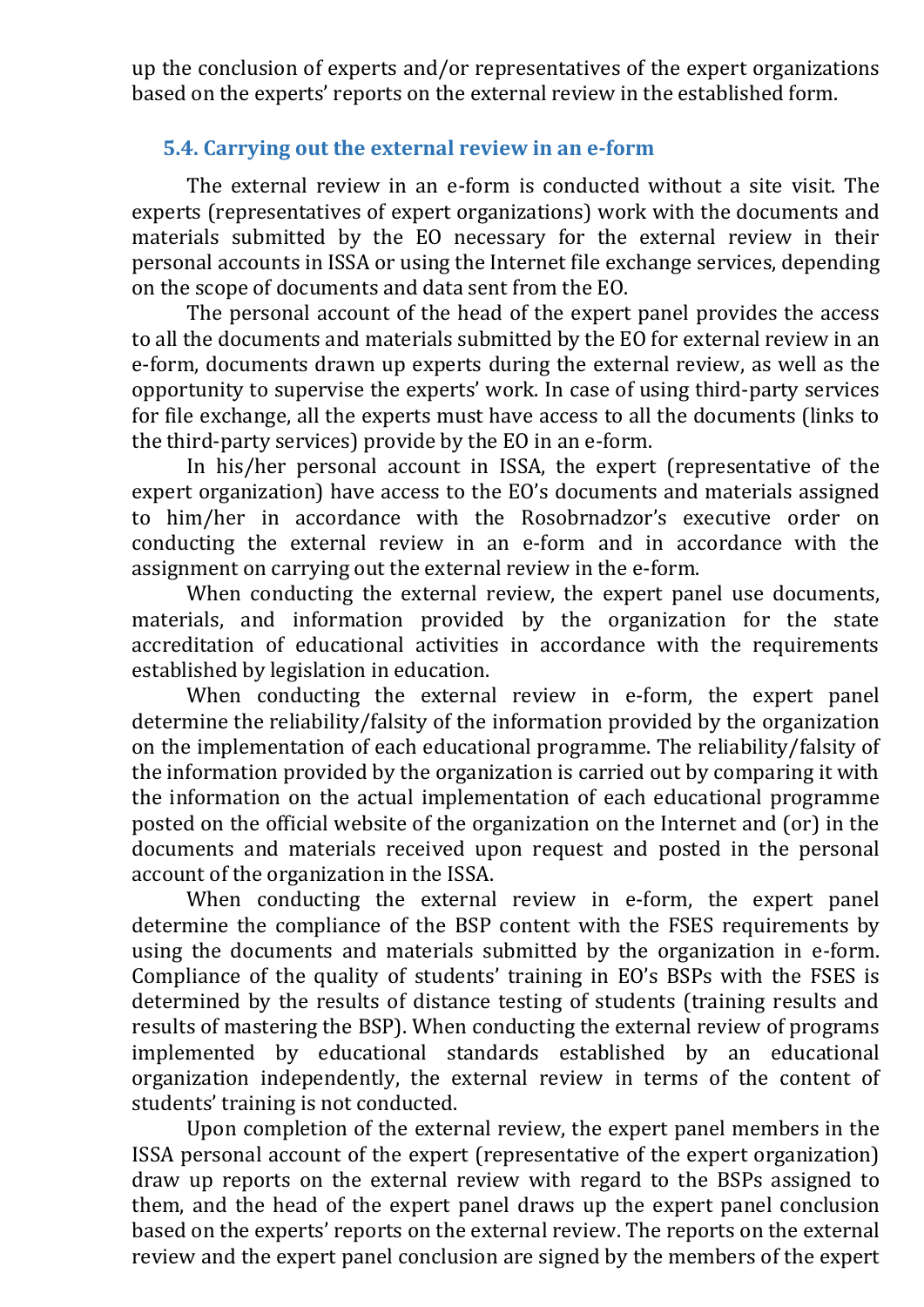panel with a qualified e-signature and posted in the ISSA personal account of the expert (representative of the expert organization).

If the expert (representative of the expert organization) does not have a qualified e-signature, the scanned copies of the signed reporting documents are posted in the ISSA personal account of the expert (representative of the expert organization), and the originals of the reporting documents are sent to NAA by mail.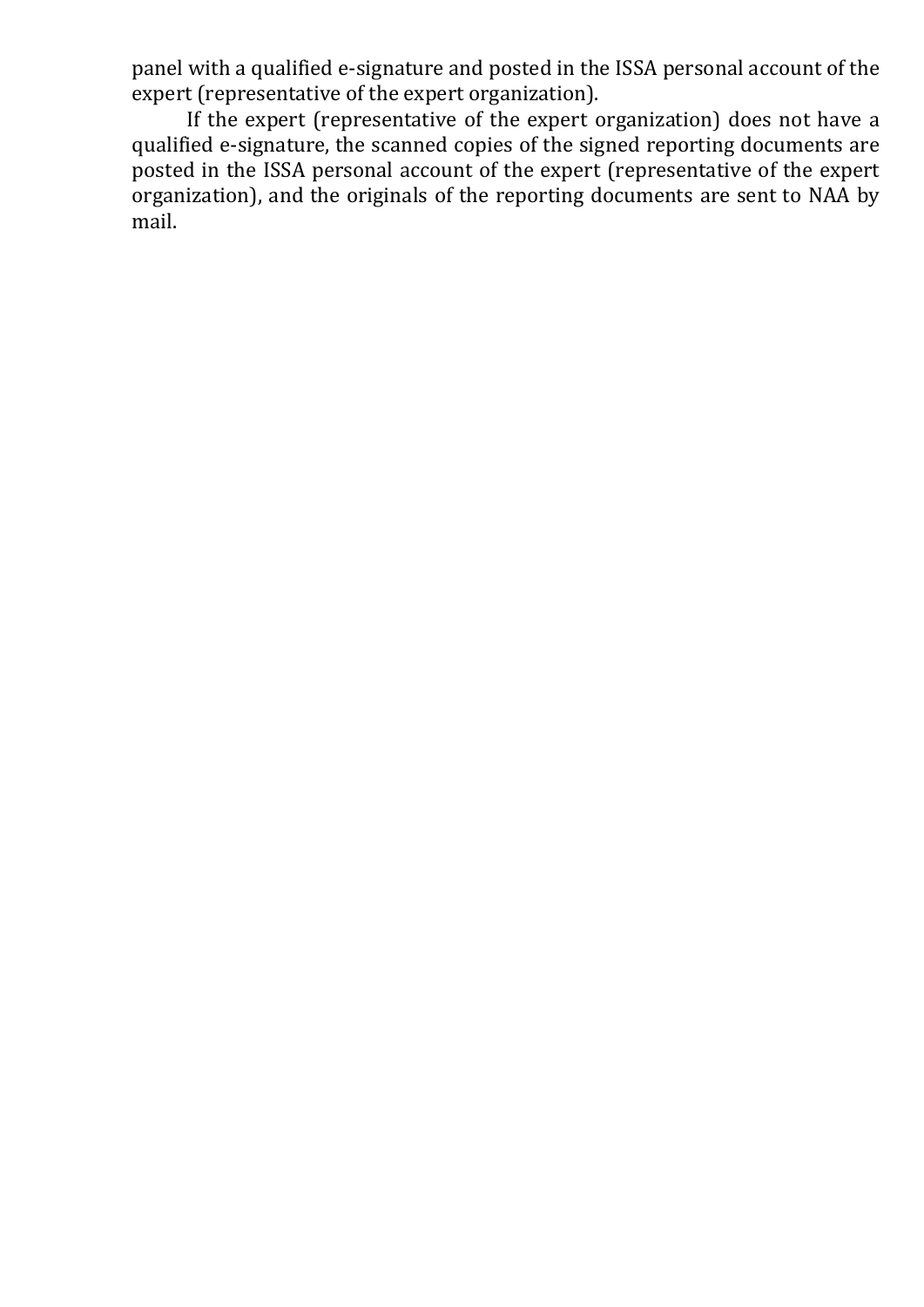### <span id="page-23-0"></span>**6. REPORTING DOCUMENTATION**

Upon the completion of the external review procedure shall prepare the conclusion of an expert panel based on external review reports drawn up in accordance with the external review findings (hereinafter referred to as external review conclusion), and on the day established in the accreditation body's executive order shall send it to the accreditation body with the external review reports attached.

The forms of the report on the external review and the expert panel conclusion are established by the Ministry of Education and Science of the Russian Federation.

External review report shall contain the specification of the content and quality of students' training in the organization's study programs declared for state accreditation, a list of documents and (or) materials reviewed during the procedure of external review and the students' training assessment results together with the methods and tools used for the learning outcomes assessment.

In case of non-submission of the documents and materials during the external review, the act on non-submission of the documents is attached to the report on external review.

In case of revealing the non-compliance of the educational programme with the FSES, the report must contain the information on the FSES item/article with which the non-compliance has been identified, as well as a detailed description of the revealed non-compliance. To the report on the external review, the expert attaches copies of the EO's documents confirming the non-compliance or copies of documents and materials posted on the official website in the Internet, certified by the e-signature of the EO's head.

If during the external review the organization carrying out educational activities has made changes to the documents to eliminate the identified noncompliance, the report shall contain the relevant information and copies of the documents.

In case the results of an independent evaluation of the students' training quality confirm the compliance of the training quality in the basic study programmes declared for state accreditation with the learning outcomes established in FSESs, the external review in respect of the quality of students' training shall not be carried out. The report on the external review shall contain the information on the results of an independent evaluation of the students' training quality.

It is forbidden to include several educational programmes in one report on the external review.

The expert signing the report on the external review is responsible for its proper completion and reliability of the information in the report.

Upon the completion of the external review, the members of the expert panel submit the reports on the external review to the head of the expert panel and send the e-copy of the report (scanned copy) to the NAA's email within one working day from the date of handing over of the report and post them in the ISSA personal account.

Expert panel conclusion shall contain the following information: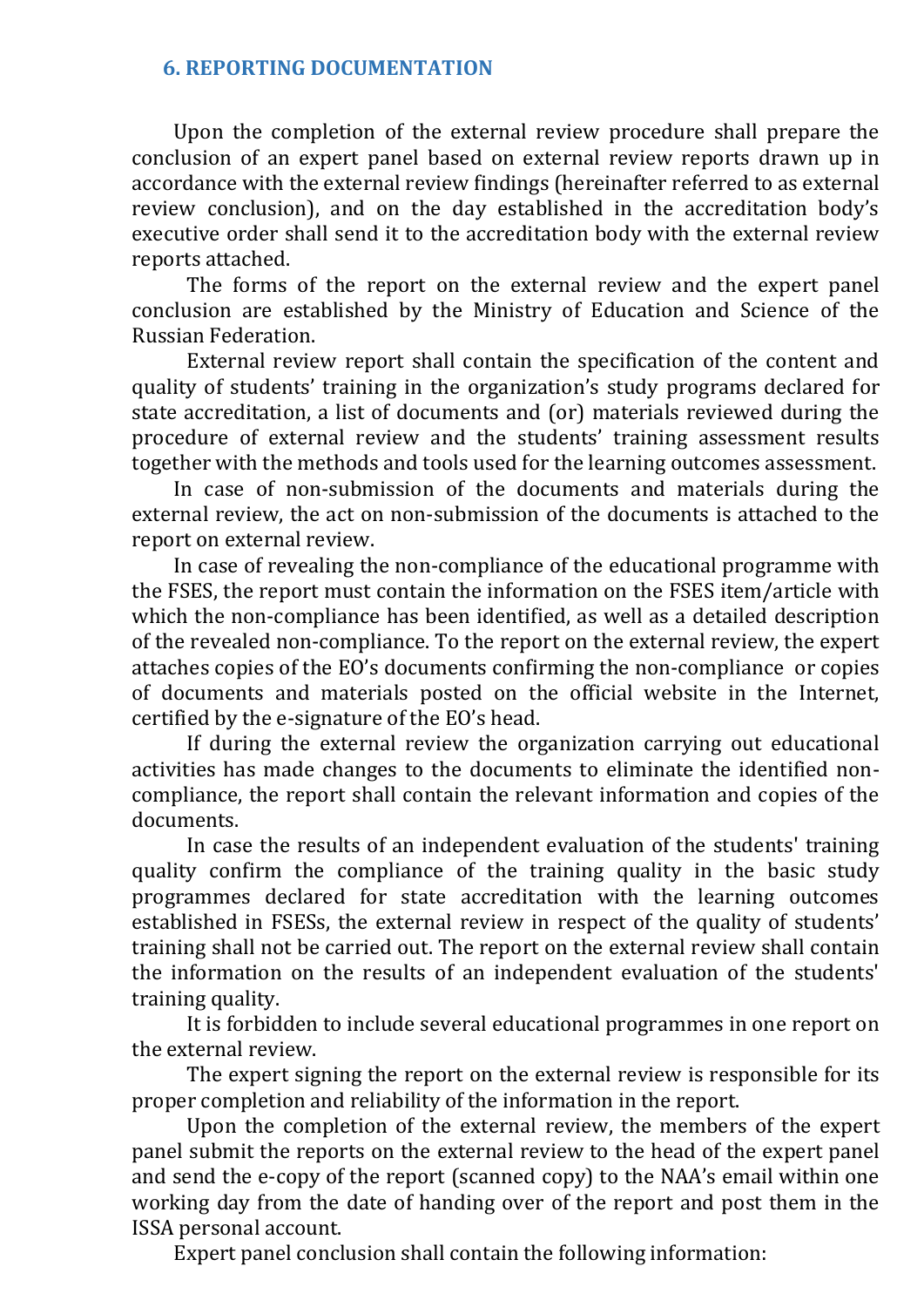a) the date of the expert panel conclusion;

b) full name of an educational organization or its branch which were subject to external review;

c) information on the documents and materials provided by the educational organization or its branch for external review, as well as the information on the drawn-up act on non-submission of the documents (if any);

d) specification of the content and quality of students' training in the study programs declared for state accreditation and the information on the identified non-compliance of the content and (or) quality of students' training with the FSES requirements (there shall be a note of their elimination during the external review if it happened so), or the conclusion on compliance of the content and the quality of students' training with the relevant FSES requirements for each study program declared for state accreditation.

The expert panel conclusion is considered negative in case it contains the following information:

a) information on non-submission of the documents and (or) materials to an expert panel member or its head by the organization carrying out the educational activity or its branch;

b) information on the revealed and not eliminated non-compliance of the content and (or) quality of the students' training with the FSES requirements in the study programmes declared for state accreditation during the external review; the non-compliance can concern:

structure of the basic study programmes and their scope;

personnel and material and technical conditions of study programmes implementation;

results of study programmes acquisition.

The external review reports and the conclusion on the external review results with regard to professional study programmes containing information constituting the State secret must not contain information constituting the State secret.

Within 3 working days from the receipt of the expert panel conclusion, the accreditation body shall send its copy to an educational organization or hand it with signed acknowledgment to an authorized representative of the educational organization and shall publish it on the official website on the Internet.